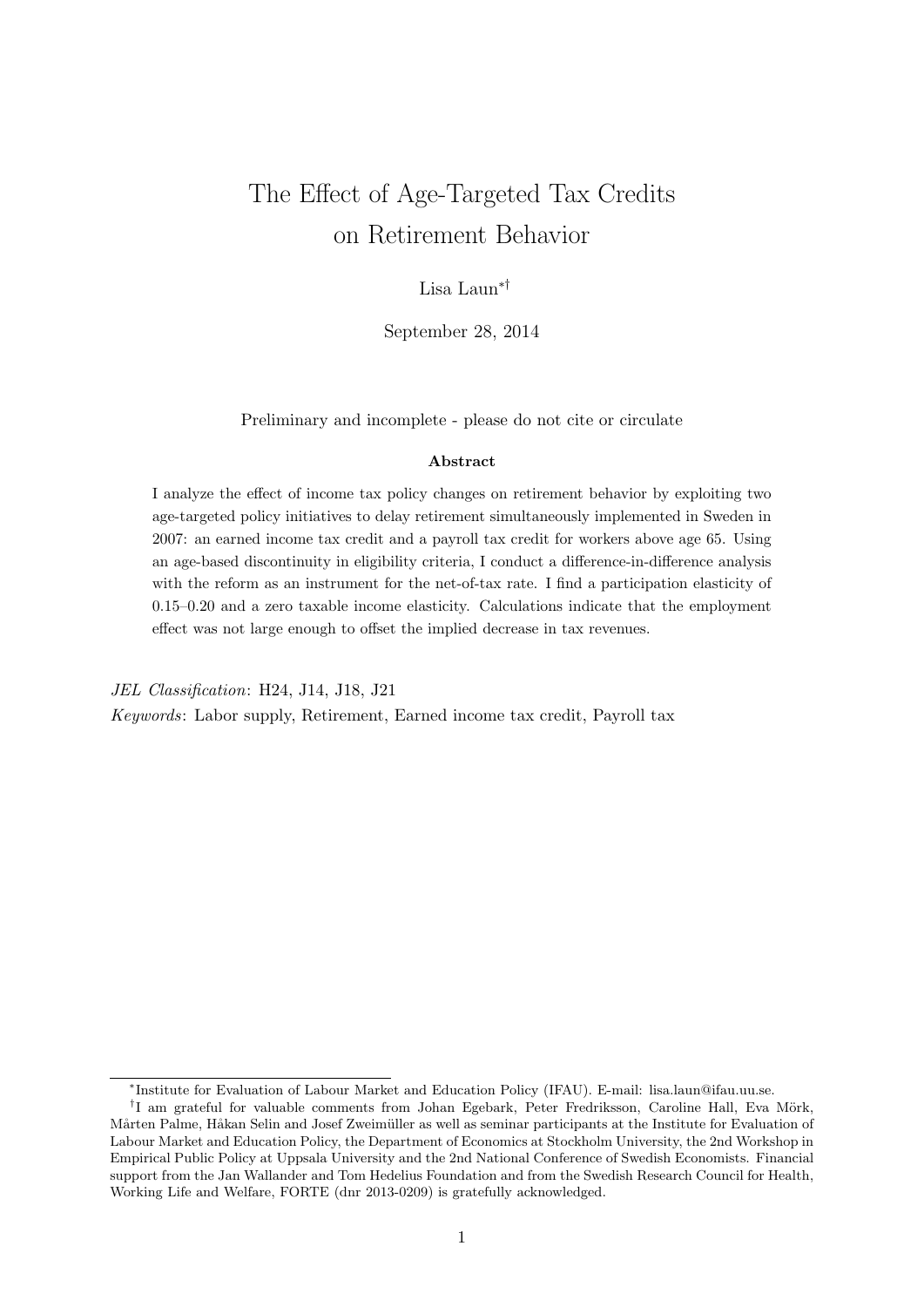## 1 Introduction

A key remedy for the fiscal pressure of an aging population, facing many developed countries, is to delay retirement. The main approach to postpone labor force exit has been through social security reform. Financial incentives for early retirement inherent in many social security systems have been removed and age limits have been increased. Gruber and Wise (1999) show that the design of social security programs is indeed important for explaining cross-country differences in retirement behavior, and French (2005) and Laun and Wallenius (2014) suggest that pension reforms have large potential. The empirical literature exploiting more or less exogenous variation, however, often finds moderate effects of pension benefits on retirement behavior.[1](#page-1-0)

Although social security reform may be an inexpensive way to delay retirement, it can be politically controversial. An alternative approach to encourage a postponed labor force exit, that has not yet been widely used, is to decrease labor tax rates near retirement. Policies aimed at motivating individuals to work longer may be easier to promote than forcing regulations for delayed retirement. If labor supply at older ages is responsive to tax changes, the cost of reduced tax rates can be offset by the revenue from an increased tax base. If not, tax credits for older workers will merely work as a transfer to those who would have continued to work regardless. Despite the voluminous literature on the impact of tax changes on labor supply, no study has explicitly focused on older workers. Previous research shows that the participation decision appears to be the most responsive margin of labor supply, and that certain groups, such as women and low-educated, respond more to tax changes than prime-aged males.<sup>[2](#page-1-1)</sup> Workers at the margin of retirement are another group with a potential labor supply reserve, in particular at the extensive margin. Banks and Diamond (2010) promote the idea of age-dependent earnings taxes.

In this paper, I study the effect of income tax policy changes on retirement behavior. I use a quasi-experimental approach, exploiting two age-targeted policy initiatives to delay retirement that were simultaneously implemented in Sweden in 2007: an earned income tax credit and a payroll tax credit for workers above age 65. The identification strategy utilizes a feature inherent in the design of the tax policies. Eligibility for the age-targeted tax credits is determined by the age at the beginning of the tax year, which creates a discontinuity in labor income tax rates that depends on the timing of the 65th birthday around the year-end. I use this discontinuity to define treatment and control groups and perform a difference-in-differences analysis in which the post reform and treatment group interaction is used as an instrument for participation and marginal net-of-tax rates. An advantage compared to previous studies is that treatment status is not defined based on previous income, which makes income controls less crucial in the estimation.

The analysis studies if the age-targeted labor tax credits affected retirement behavior in the year following the 65th birthday, when tax incentives differ for the treatment and control groups. I estimate labor supply elasticities at the extensive as well as the intensive margin. To shed further light on the policy implications of the reform, I also provide calculations for

<span id="page-1-0"></span><sup>1</sup>See, e.g., Brown (2013), Chetty, Guren, Manoli, and Weber (2012), Johansson, Laun, and Palme (2014) and Manoli and Weber (2011).

<span id="page-1-1"></span><sup>2</sup>See, e.g., Blundell and Hoynes (2004), Eissa and Hoynes (2006), Immervoll, Kleven, Kreiner, and Saez (2007), Meghir and Phillips (2010) and Saez, Slemrod, and Giertz (2012) for reviews.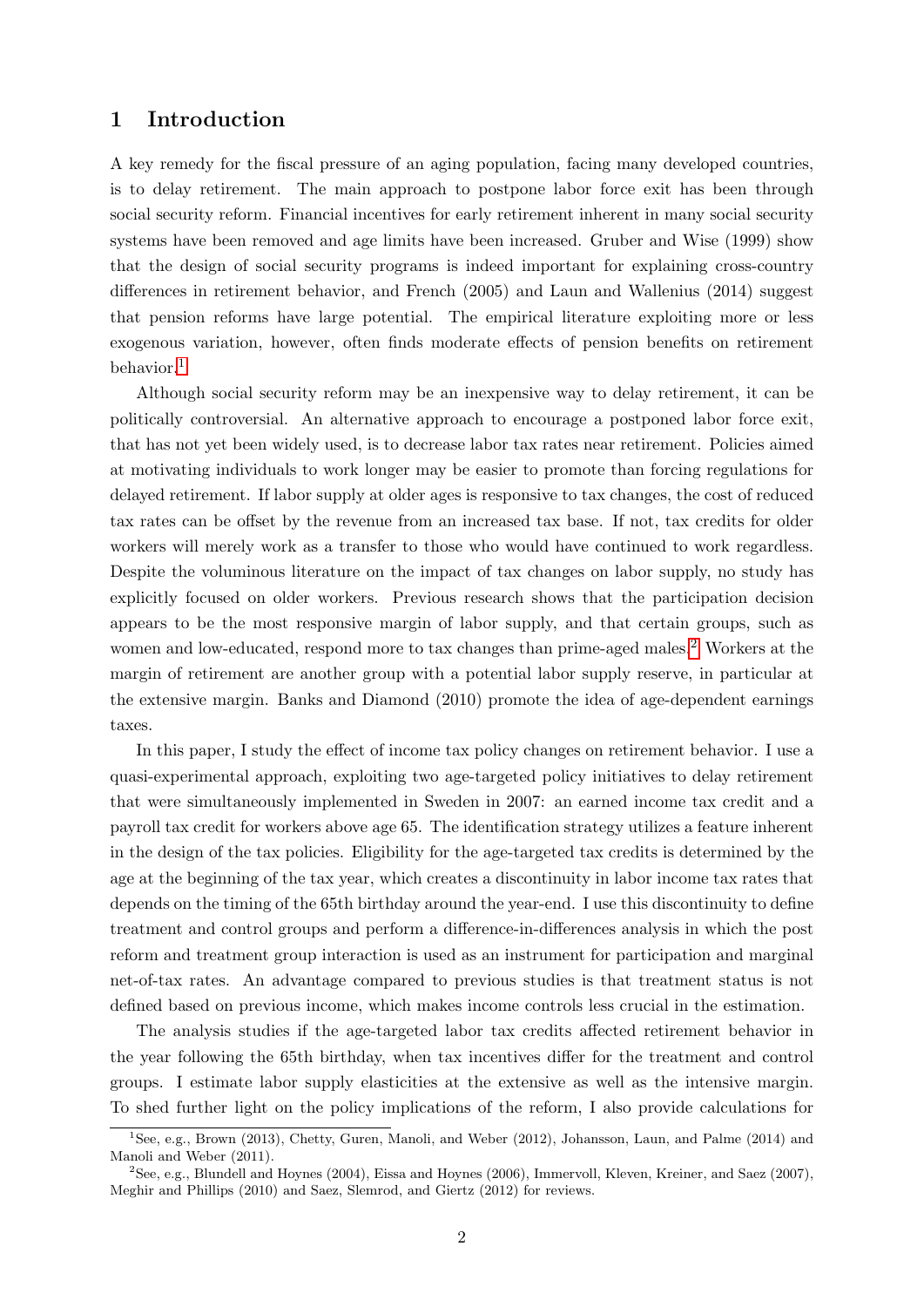the tentative effects on public finances. The data cover individuals who turned 65 around the year-end, from October to March, between 2001 and 2010 and had earnings above one income base amount (SEK 45,900 or about \$6, 600 in 2007) three to four years earlier.

The results suggest that the age-targeted tax credits impacted labor supply at the extensive but not at the intensive margin. The participation elasticity with respect to the net-ofparticipation-tax rate is estimated to about 0.15–0.2. The elasticity of taxable labor income with respect to the global marginal net-of-income-tax rate, however, cannot be significantly separated from zero. An analysis of heterogeneous responses indicates that the participation responses are somewhat larger for women and healthier individuals, and that self-employed respond at the intensive rather than the extensive margin. A rough analysis of the public finance implications of the reform suggests that the benefits from the behavioral changes amount to only a small share of reform costs. Interestingly, since the costs of the two tax credits are substantial, a fully financed reform would require unusually large employment elasticities, compared to what has typically been found in the literature.

The study contributes to the intense public policy debate in Europe and elsewhere on how to increase labor supply at older ages. Although the challenge of aging populations is not new, the question has gained importance in the wake of the financial crisis. The results suggest that social security reform is not the only way to enhance the incentives for a delayed labor force exit. Another approach, that may be more salient and less politically controversial, is to consider the incentives in the income tax system, affecting the gains from working directly. This strategy, however, appears to come at a substantial cost. The results may also be informative of the effectiveness of the Swedish earned income tax credit in general, given that no quasi-experimental study has been successful in evaluating the reform.[3](#page-2-0) This paper studies the impact for workers who are already in the labor market, who have the right to stay at their job until age 67 and who are likely to have an elastic extensive margin labor supply. If there would be no effects for this group, it is unlikely that the earned income tax credit for workers below age 65 would get unemployed workers, who may face much larger labor demand restrictions, into employment.

The paper is organized as follows. Section [2](#page-2-1) describes the structure of the age-targeted tax credits and retirement institutions. Section [3](#page-5-0) presents a basic theoretical framework. Section [4](#page-7-0) outlines the empirical strategy and describes the data. Section [5](#page-13-0) presents the empirical results and Section [6](#page-21-0) concludes the paper.

## <span id="page-2-1"></span>2 Institutional Background

#### 2.1 The Swedish Income Tax System and the Age-Targeted Tax Credits

In the Swedish income tax system, the individual is the tax-paying unit. Individual income is subject to a personal income tax that consists of a proportional local government tax and a progressive central government tax. The taxable income is the sum of labor and transfer income

<span id="page-2-0"></span><sup>&</sup>lt;sup>3</sup>The Swedish earned income tax credit has primarily been assessed in simulation studies such as Aaberge and Flood (2008), Ericson and Flood (2009) and Sacklén (2009). Edmark, Liang, Mörk, and Selin (2012) try a quasi-experimental approach but conclude that the impact of the Swedish earned income tax credit for workers below age 65 is difficult to evaluate. Two previous reports to the Swedish government, Pirttilä and Selin (2011) and Ministry of Finance (2012), find employment effects of the age-targeted tax credits, but the analyses are suggestive and merely points in interesting directions for future work.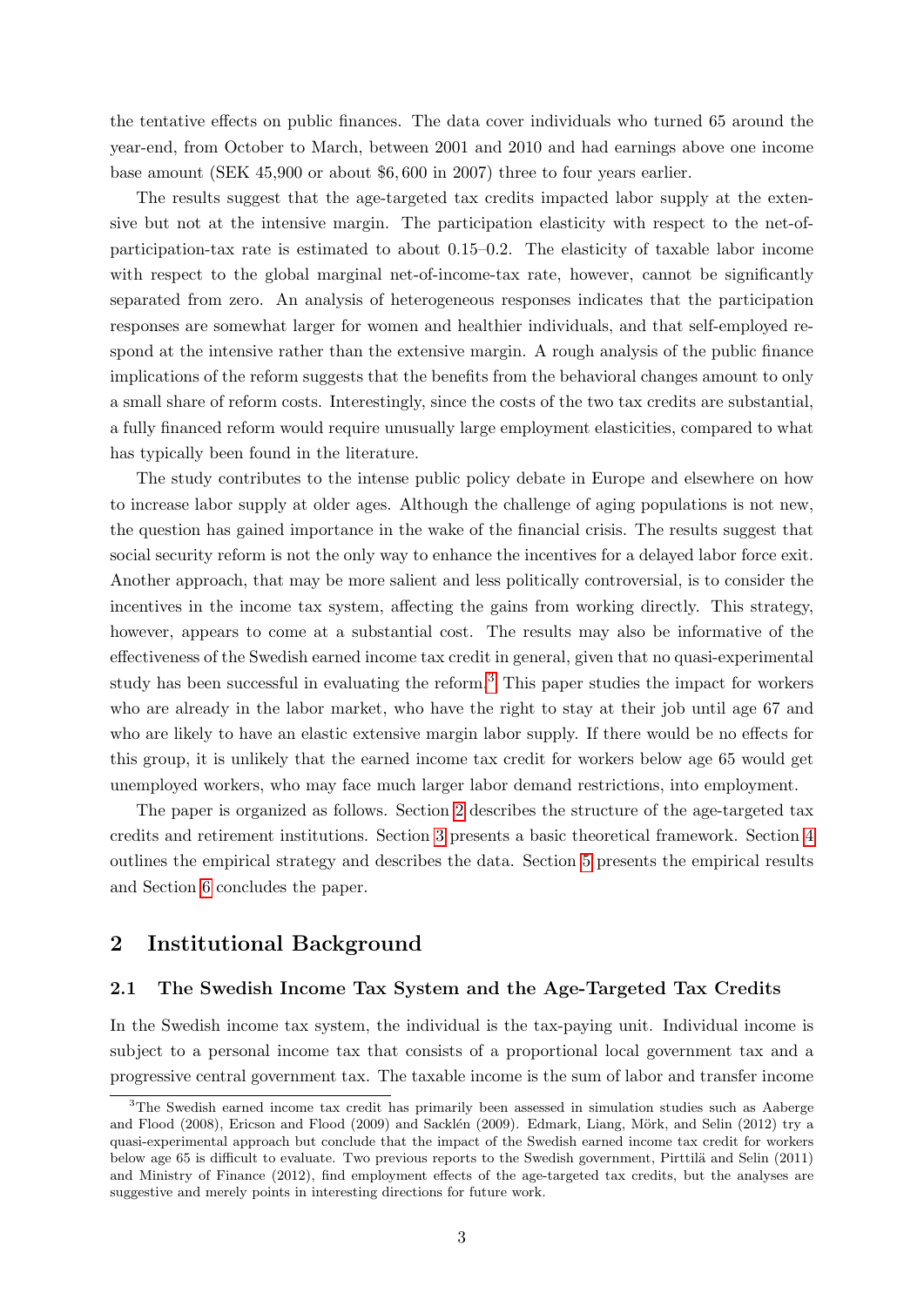reduced by a standard deduction, that is phased in at low incomes and phased out at high incomes, and a deduction for certain costs of acquiring income. In 2007, the standard deduction ranged from SEK 17,100 to 31,100 (\$2,400 to 4,400). The local government tax rate varies across Sweden's 290 municipalities, ranging from 26.5 to 34.41 percent with an average rate of 31.55 percent in 2007. The central government tax schedule has two breakpoints, with a tax rate of 20 percent above the first and 25 percent above the second breakpoint. In 2007, the first breakpoint was SEK 328,600 (\$46,900) and the second breakpoint was SEK 488,600 (\$69,800).[4](#page-3-0)

The first labor tax credit studied in this paper is an earned income tax credit that reduced the personal income tax on labor income only. It was introduced on 1 January 2007 for workers of all ages, with the purpose of increasing the returns from working relative to collecting public transfers. Motivated by the particular importance of encouraging older workers to remain in the labor force, the tax credit is substantially larger for workers aged 65 or above at the beginning of the tax year.[5](#page-3-1) Apart from age, the size of the tax credit is a function of the earned income, the standard deduction and the local government tax rate. It is a non-refundable credit that cannot reduce the local government tax liability below zero and it is deducted automatically on the monthly paycheck. The earned income tax credit was expanded in 2008, 2009, 2010 and 2014.

Figure [1](#page-4-0) presents the structure of the earned income tax credit during 2007–2010, assuming the average local tax rate and no taxable transfers.<sup>[6](#page-3-2)</sup> Figures [1\(a\)](#page-4-1) and [1\(b\)](#page-4-2) show the earned income tax credit as a function of earned income for workers below or above age 65 at the beginning of the tax year. Unlike most earned income tax credits in other countries, there is no phase-out region of the credit. In 2007 and 2008, the shape of the tax credit schedule was the same for workers below and above age 65, but the larger initial phase-in region made the tax credit substantially more generous for the older age group. In 2009, an additional standard deduction for workers above age 65 was introduced, which applied to transfer income as well as labor income. The earned income tax credit for older workers was therefore made independent of the standard deduction and the shape of the tax credit changed. The additional tax credit for workers above age 65 increased slightly from 2007 to 2008 and increased substantially from 2008 to 2009, except in the interval where the additional standard deduction limited the tax liability of older workers.

Labor income is also subject to a proportional payroll tax levied on all wages paid out by employers. The payroll tax includes a general wage tax and specific contributions to various social insurance programs. The benefits to which an individual is entitled increase with the level of income up to a cap that varies across programs. For income below the cap, the payroll tax can hence partly be seen as an insurance premium. Eligibility for disability and unemployment benefits ceases on the 65th birthday, however, and access to sickness benefits is restricted after that age. The payroll tax rate has therefore traditionally been slightly lower for individuals aged 65 or above at the beginning of tax year. The lower rate has been cohort-specific because of the

<span id="page-3-0"></span><sup>&</sup>lt;sup>4</sup>I use an exchange rate of 7 SEK for 1 USD throughout the paper.

<span id="page-3-2"></span><span id="page-3-1"></span> ${}^{5} \mathrm{The}$  Swedish tax year follows the calendar year.

<sup>&</sup>lt;sup>6</sup>The EITC depends on taxable transfers through the standard deduction. The assumption of no taxable transfer is strong for individuals above age 65 of which more than 90 percent collect public pension. Larger taxable transfers will, however, only slightly increase the difference in credit amounts for workers below and above age 65.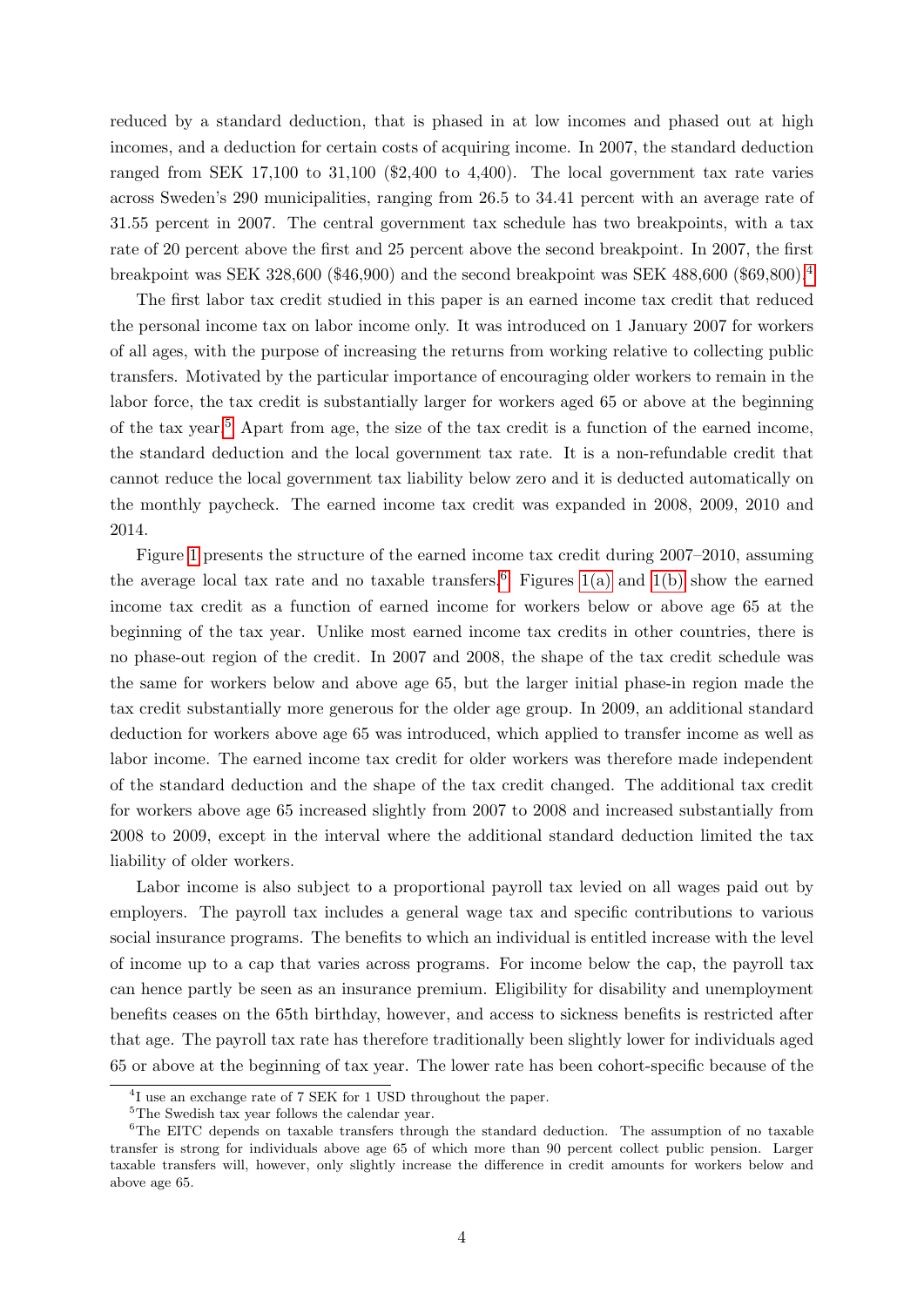<span id="page-4-1"></span><span id="page-4-0"></span>

<span id="page-4-2"></span>Figure 1: The structure of the earned income tax credit during 2007–2010 for workers below and above age 65, assuming no taxable transfers

introduction of a new pension system. The payroll tax rate for self-employed below age 65 has also traditionally been slightly lower than for regular employees.

The second labor tax credit studied in this paper is a payroll tax credit that further reduced the tax rate for workers aged 65 or above at the beginning of the tax year. Like the earned income tax credit, it was introduced on 1 January 2007. Figure [2](#page-4-3) presents the payroll tax rate by age at the beginning of the tax year during 2001–2010. The normal payroll tax rate in 2007 was 32.42 percent for regular employers and 30.71 percent for self-employed. The payroll tax rate for workers above age 65 was slightly lower even before 2007 but was reduced from 26.37 percent in 2006 to 10.21 percent in 2007. Since then, it only includes pension contributions. The payroll tax credit thus reduced the payroll tax rate for older workers by 16.16 percentage points. The lower rate for older workers applies to both regular employees and self-employed. Also this reform was motivated by the importance of promoting work among older workers. While the earned income tax credit was aimed at stimulating labor supply, the purpose of the payroll tax credit was to stimulate labor demand. It could, for example, compensate for productivity declines or workplace accommodations for older workers.

<span id="page-4-3"></span>

Figure 2: The payroll tax rate by age at the beginning of the tax year during 2001–2010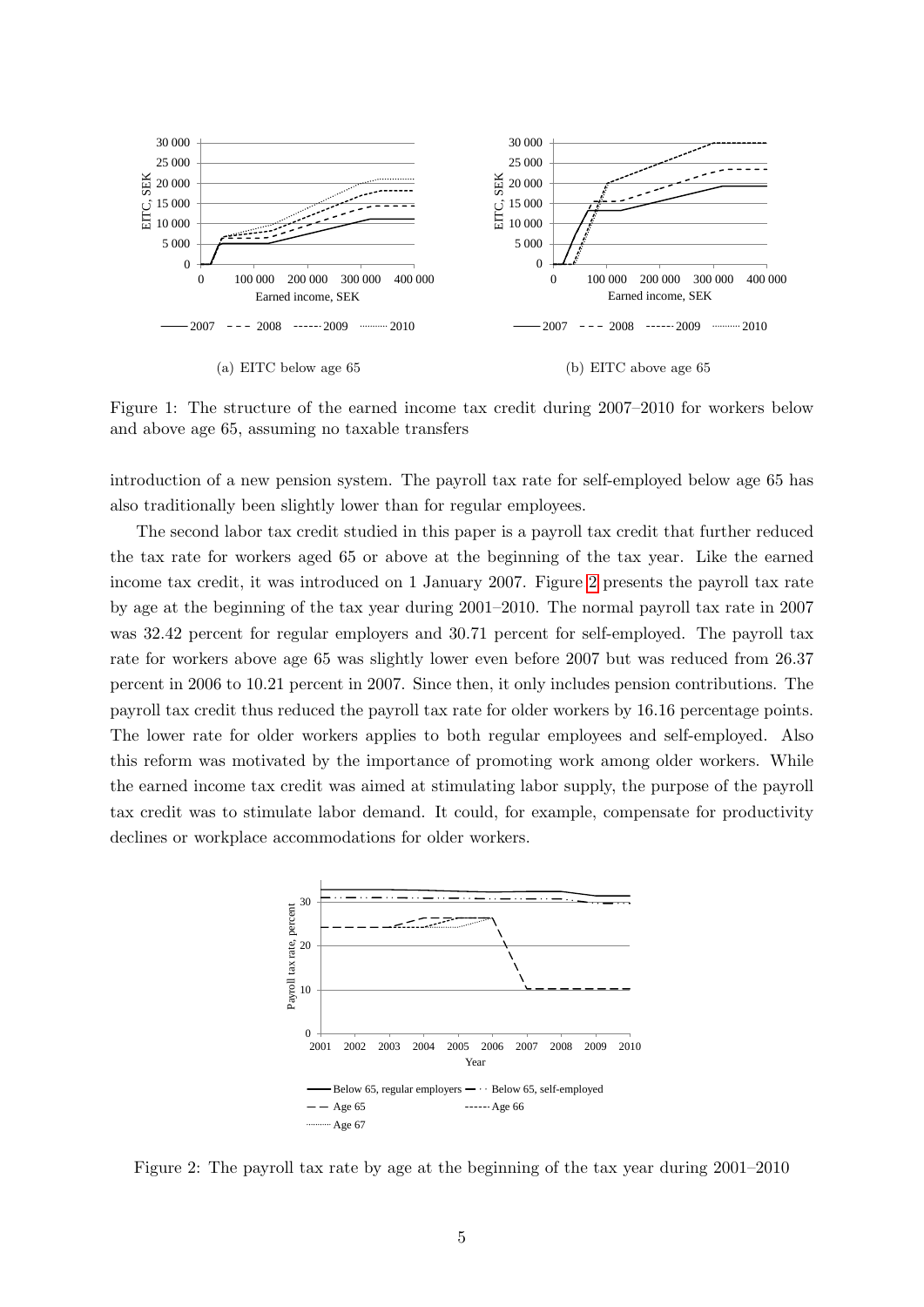#### <span id="page-5-1"></span>2.2 Retirement Institutions

In Sweden, the decision to retire from the labor force is separate from public pension collection, in the sense that there are no restrictions on the size of labor earnings when collecting income-related public pension. The marginal tax rate increases with total income, however, and guaranteed pension is means-tested. The mandatory retirement age, i.e., the age at which an employer can ask an employee to leave an employment, is determined in collective agreements but the minimum level is regulated under the Employment Protection Act. In 2001, the minimum mandatory retirement age in Sweden increased from 65 to 67. Legally, the retirement decision at age 65 among employed workers is therefore in the hands of the individual.

The Swedish public pension system was reformed during the late 1990s. The minimum retirement age under the old system was 61 and the normal retirement age was 65. For each month before age 65 that the individual collected old-age pension, benefits were reduced by 0.5 percent, and for each month after age 65 that the individual postponed collecting pension, benefits were increased by 0.7 percent. Under the new pension system, the minimum retirement age is also 61 but there is no normal retirement age. Income-related pension benefits are calculated by adjusting the notional account balance at the time of retirement by an annuity divisor that is based on life expectancy and a real rate of return during the expected life of the annuity. Guaranteed pension can be collected from the 65th birthday. Although there is no normal retirement age, most people start collecting public pension when turning 65. In 2007, about 20 percent of individuals collected public pension in the year they turned 64 while more than 90 percent collected public pension in the year they turned 65.

The old public pension system was a defined benefit scheme consisting of a flat-rate basic pension and an income-related supplementary pension based on the best 15 out of 30 years of earnings. The new system is a combination of notional defined contributions on a pay-as-you-go basis and a smaller financial defined contribution scheme. Individuals with small or no pension claims receive a guaranteed pension. The main factor determining pension benefits is the age at retirement, through the actuarial adjustments described above, but there is a cohort-based element through the phase-in of the new pension scheme. The 1938 cohort was the first to receive pension from the new scheme, with  $4/20$  of their pension benefits from the new scheme and 16/20 from the old scheme. Each successive cohort receives an additional 1/20 from the new scheme and 1/20 less from the old scheme. Individuals born in 1954 or later are completely in the new scheme. The phase-in of the new public pension system is thus very slow and the size of the incentives change is the same for each cohort. The exception is the 1938 cohort aged 65 at the beginning of 2003, well before the age-targeted tax credits were introduced.

## <span id="page-5-0"></span>3 Theoretical Framework

In the standard labor supply model, the individual maximizes utility from consumption  $c$  and labor l subject to an individual budget constraint. It has been recognized, however, that there are other margins of behavioral responses to taxation than hours worked, such as intensity of work, career choices, form of compensation, tax avoidance, tax evasion, etc. Following Lindsey (1987) and Feldstein (1995), a growing body of research has studied the elasticity of taxable income with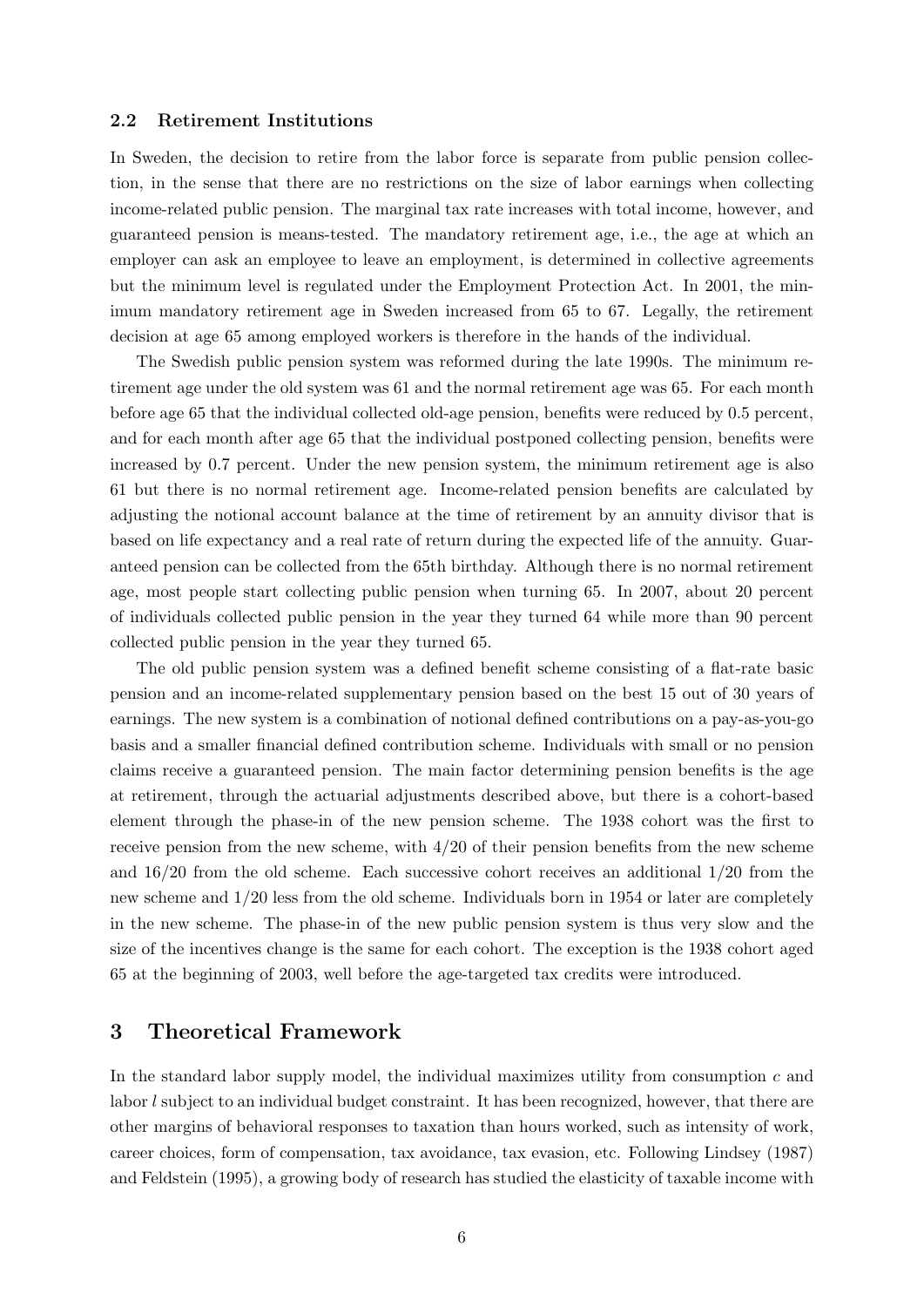respect to the net-of-tax rate. The idea is that taxable income includes all responses to taxes that the government cares about. Gruber and Saez (2002) generalize the standard labor supply model to account for responses along these other margins by letting the individual maximize utility from consumption c and taxable income z.

I follow Lehmann, Marical, and Rioux (2013) to characterize the individual budget constraint for the Swedish case, which includes a progressive income tax and a linear payroll tax. I distinguish between the *gross* labor income  $w$  paid by the employer, the *taxable* labor income  $z$ received by the worker and the net labor income c consumed by the worker. The taxable labor income is  $z = (1 - \tau^P) \cdot w$ , where  $\tau^P$  is the payroll tax rate. The net labor income on a linear part of the income tax schedule is  $c = (1 - \tau^I) \cdot z + E$ , where  $\tau^I$  is the marginal income tax rate and  $E$  is the virtual income generated by the tax and transfer system. Combining these expressions gives the individual budget constraint:

$$
c = (1 - \tau^I) \cdot (1 - \tau^P) \cdot w + E.
$$

Maximization yields an optimal taxable labor income supply function  $z(1 - \tau^G, E)$  where z depends on the global marginal net-of-tax rate  $1 - \tau^G = (1 - \tau^I) \cdot (1 - \tau^P)$  and the virtual income E. As discussed in Saez, Slemrod, and Giertz (2012), it is standard in much of the literature to assume that there are no income effects since there is little empirical evidence on their existence. I also assume no income effects so that the income function  $z$  does not depend on E.

Taxes on labor income can affect the supply of labor, or effort, on the extensive as well as on the intensive margin. Meghir and Phillips (2010) summarize the research on labor supply and taxes. A general conclusion is that the decision to participate in the labor market is quite sensitive to taxation for groups of workers with a large labor supply reserve, such as women and low-educated. The hours of work margin is not particularly responsive for men but a little more responsive for women. There are no previous studies on labor supply responses to tax changes for workers at the margin of retirement. Chetty, Guren, Manoli, and Weber (2012) reconcile the evidence on the impact of pension benefits on labor supply and find extensive margin elasticities of about 0.25. For workers near retirement, the participation decision is likely to be important.

Saez (2002) models labor supply responses along both the extensive and the intensive margin. The participation decision can be incorporated in the classical labor supply model assuming that individuals face fixed costs of entry or cannot freely choose hours of work. Each individual has a skill level  $i \in \{0, 1, ..., I\}$  and chooses to work in occupation i or to be unemployed. The decision to work depends on the difference between the net labor income when working  $c$  and the after tax income when not working  $c_0$ . Work incentives are summarized by the participation tax rate  $\tau^A$ , defined as one minus the financial gain to work as a proportion of gross labor income w, i.e.,

$$
\tau_i^A = 1 - \frac{(c_i - c_0)}{w_i}.
$$

The size of the behavioral response at the extensive margin can then be captured by the participation elasticity, i.e., the percentage change in labor force participation following a percentage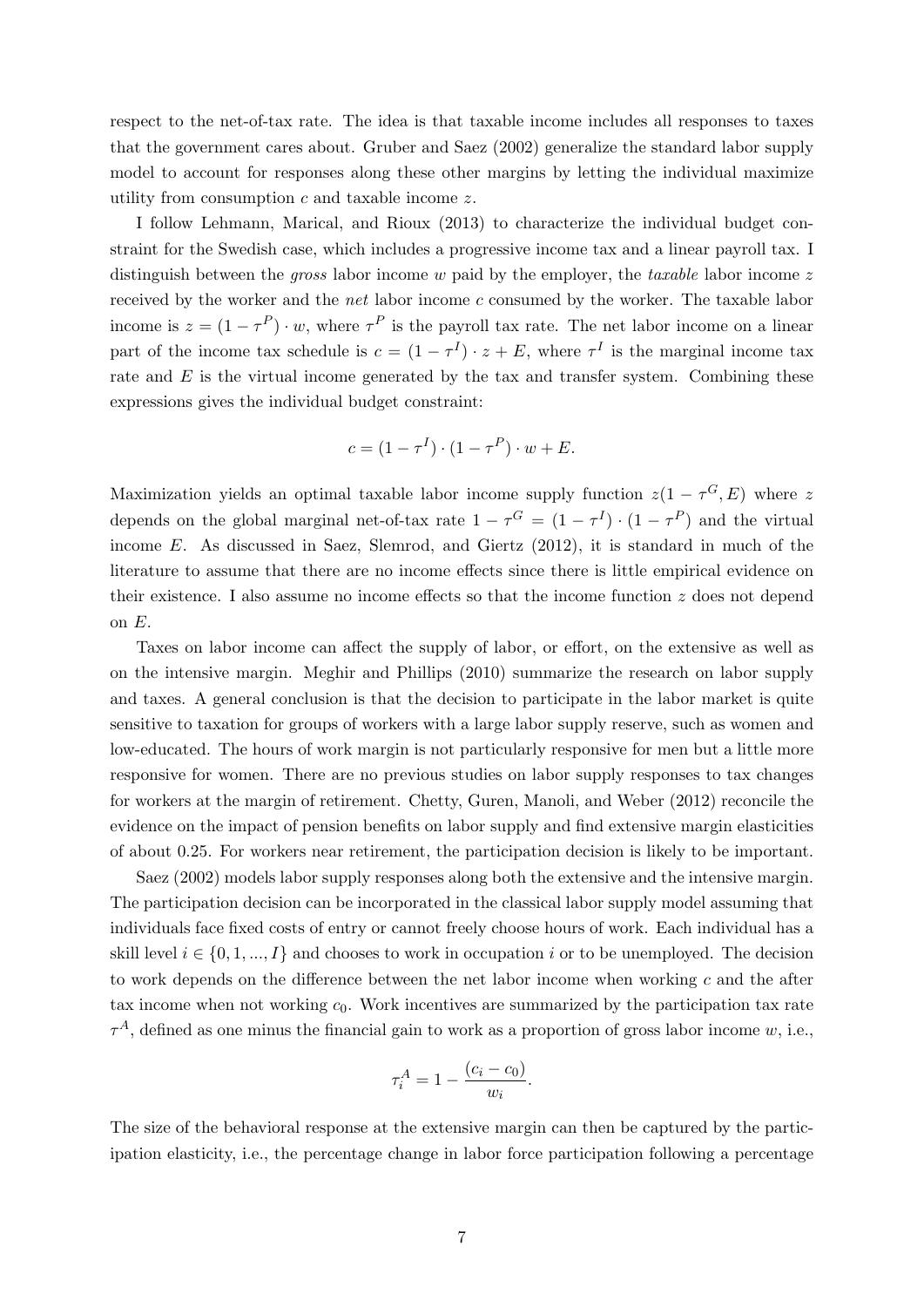change in the financial gain from working. It is defined for  $i = 1, ..., I$  as

$$
\eta_i = \frac{c_i - c_0}{h_i} \frac{\partial h_i}{\partial (c_i - c_0)},
$$

where  $h_i$  is the proportion of individuals in occupation i.

At the intensive margin, the key measure of work incentives is the marginal net-of-tax rate. It captures how much of a small rise in gross earnings is lost to payments of tax and reduced entitlements to benefits. The elasticity of taxable earnings z with respect to the marginal netof-tax rate  $1 - \tau^G$  is defined as:

$$
e = \frac{1 - \tau^G}{z} \frac{\partial z}{\partial (1 - \tau^G)}.
$$

## <span id="page-7-0"></span>4 Empirical Strategy

#### 4.1 Identification

In order to identify behavioral responses to taxation, it is necessary to find instruments that are correlated with the net-of-tax rate but uncorrelated with potential income. A common approach has been to use tax rate changes created by tax reforms. As discussed in Saez, Slemrod, and Giertz (2012), the recent elasticity of taxable income literature has primarily used tax reforms with different tax rate changes along the income distribution. In particular, the largest tax rate changes have often taken place at the top of the income distribution. It has been well recognized in this literature that since the instruments depend on pre-reform income, they may be correlated with the error term if the pre-reform income level is correlated with the error term. This may occur because of non-tax related changes in gross labor income that may be specific to income groups, or simply because of mean reversion. The previous literature has therefore also discussed the importance of controlling for pre-reform income.

Participation responses to tax rate changes have primarily been studied in the context of earned income tax credits affecting certain groups of workers. The focus has been on the Earned Income Tax Credit (EITC) in the U.S. and the Working Families Tax Credit (WFTC) in the U.K., mainly targeted towards low income families. Eissa and Hoynes (2006) and Blundell and Hoynes (2004) summarize the evidence and show that participation responses have been large for the targeted groups. The Swedish earned income tax credit is different in that it is available to all workers and has no phase-out region. Therefore, there is no natural control group. Edmark, Liang, Mörk, and Selin (2012) try a quasi-experimental approach to study the labor supply effects of the Swedish earned income tax credit for workers below age 65, using the variation in the size of the tax credit due to differences in local tax rates. However, they come to the conclusion that the variation is too small to estimate any reliable effects.

In this study, I exploit a feature inherent in the design of the tax policies for identification. Eligibility for the age-targeted tax credits is determined by the age at the beginning of the tax year, which creates a discontinuity in labor income tax rates that depends on the timing of the 65th birthday around the year-end. Individuals who turn 65 just before the year-end are eligible for the tax credits from 1 January while individuals who turn 65 just after the year-end are eligible for the tax credits one year later. This gives a unique opportunity to define treatment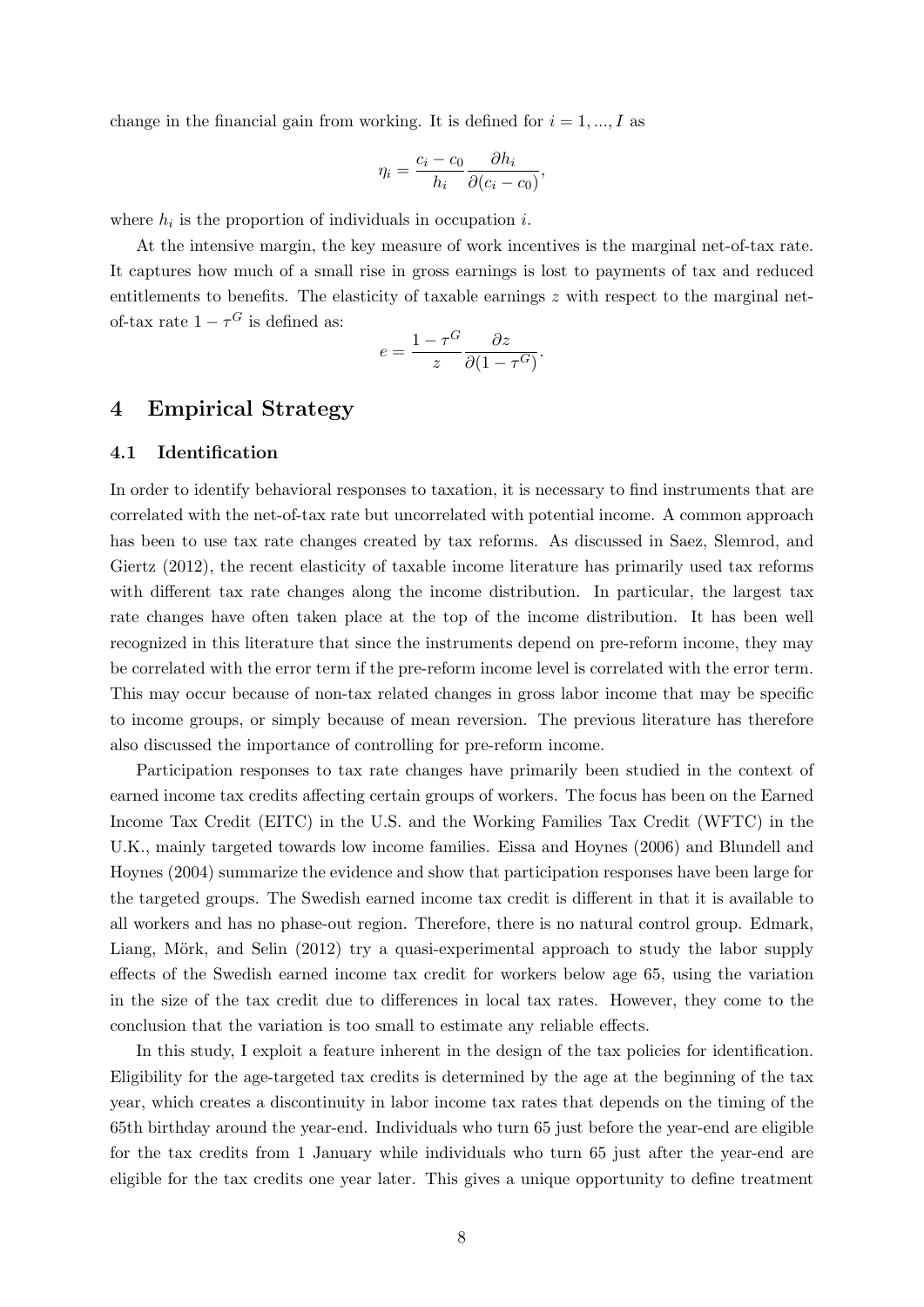and control groups, since similar individuals of roughly the same age experience different tax rates at the same point in time. I use this discontinuity in labor taxation to identify the effect of the age-targeted tax credits on labor market outcomes in the year immediately following the 65th birthday, when tax incentives differ for the two groups. An advantage compared to what has typically been done in the elasticity of taxable income literature is that identification does not come from differences along the income distribution, which reduces the importance of controlling for pre-reform income.

Individuals who turn 65 on different sides of the year-end may differ in terms of labor market outcomes even in absence of any age-targeted tax credits. The treatment group is slightly older than the control group, which reduces labor force attachment at a given point in time. As discussed earlier, the new public pension system is also slowly phased in by an equal amount for each successive cohort. Furthermore, the cutoff for school start is defined by calendar year in Sweden. Fredriksson and Ockert (2013) show that individuals born early in the year, who start school at an older age, perform better in terms of long-run labor market outcomes than individuals born late in the year. To the extent that relative labor market outcomes of individuals who turn 65 on different sides of the new year are constant across cohorts, however, such differences can be controlled for in a difference-in-differences estimation framework.

#### 4.2 Estimation

To study the impact of the age-targeted earned income tax and payroll tax credit, I rely on a difference-in-differences approach in which changes in participation and taxable labor income of a treatment group is compared to changes for a control group not experiencing the same tax change. Saez, Slemrod, and Giertz (2012) survey the elasticity of taxable income literature and describe the main estimation strategies that have been used in the literature. Differencein-differences analysis can be carried out as a cross-section analysis or as a panel analysis, and the authors stress that cross-section analysis in many contexts may be a more robust and transparent approach. Motivated by this, the main approach in this paper is a cross-sectional difference-in-differences analysis. A panel analysis is presented in the robustness section.

Let us denote by T the treatment group of individuals with birthday before the year-end and C the control group of individuals with birthday after the year-end. Let us further denote the reform year 2007 by  $\bar{t}$ . Using a cross-section of individuals who turn 65 on different sides of the year-end during a period of pre- and post-reform years I estimate the two-stage least squares regressions:

<span id="page-8-0"></span>
$$
P_{i,t} = e \cdot \log \tau_{i,t}^A + \alpha \cdot 1(t \ge \overline{t}) + \beta \cdot 1(i \in T) + \epsilon_{i,t},\tag{1}
$$

for extensive margin responses and

<span id="page-8-1"></span>
$$
\log z_{i,t} = e \cdot \log \tau_{i,t}^G + \alpha \cdot 1(t \ge \overline{t}) + \beta \cdot 1(i \in T) + \epsilon_{i,t},\tag{2}
$$

for intensive margin responses, where the post reform and treatment group interaction  $1(t \geq$  $\overline{t}) \cdot 1(i \in T)$  is used as an instrument for  $\log \tau^A$  and  $\log \tau^G$ .

The identifying assumption for these formulas to produce unbiased estimates of the elasticity parameters is that the outcome variables would have followed parallel trends in the treatment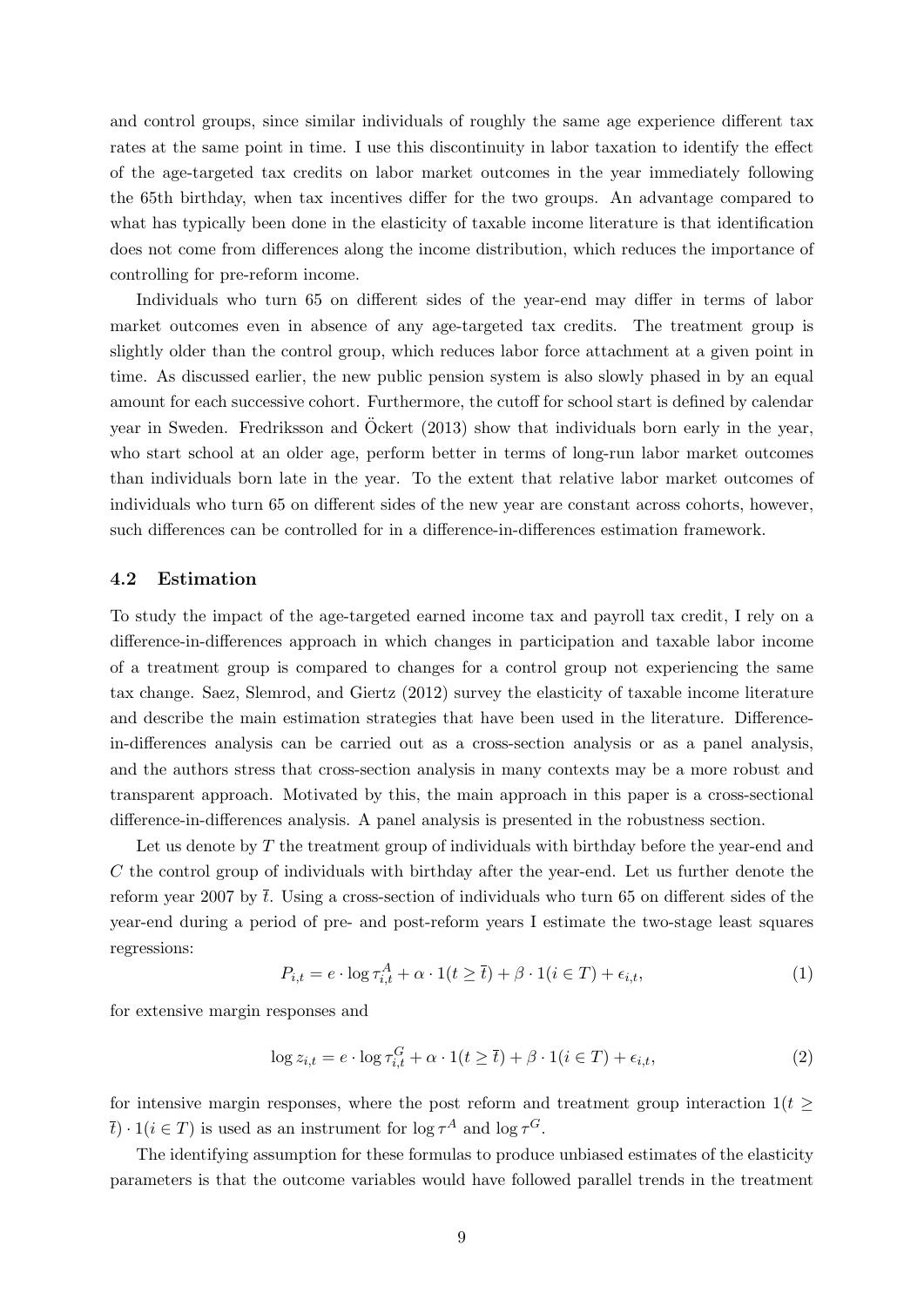and control groups in absence of the tax reform. If the parallel trends assumption is violated, the formulas can be generalized to also include separate time trends for the control and treatment groups. At the extensive margin, I estimate

<span id="page-9-3"></span>
$$
P_{i,t} = e \cdot \log \tau_{i,t}^A + \alpha \cdot 1(t \ge \overline{t}) + \beta \cdot 1(i \in T) + \gamma_C \cdot t + \gamma_T \cdot t \cdot 1(i \in T) + \epsilon_{i,t},\tag{3}
$$

where  $P_{i,t}$  is employment status of individual i in year t, log  $\tau_{i,t}^G$  is the net-of-participation-tax rate and  $\epsilon_{i,t}$  is an error term that captures unobserved and time-varying heterogeneity. At the intensive margin, I estimate

<span id="page-9-4"></span>
$$
\log z_{i,t} = e \cdot \log \tau_{i,t}^G + \alpha \cdot 1(t \ge \overline{t}) + \beta \cdot 1(i \in T) + \gamma_C \cdot t + \gamma_T \cdot t \cdot 1(i \in T) + \epsilon_{i,t},\tag{4}
$$

where  $\log z_{i,t}$  is the log taxable labor income and  $\log \tau_{i,t}^G$  is the global marginal net-of-tax rate. Again, the post reform and treatment group interaction is used as an instrument for  $\log \tau^A$  and  $\log \tau^G$ .

#### 4.3 Data

The data set has been constructed by Statistics Sweden based on several administrative registers, including the Income and Tax Register (IoT), the Longitudinal Database on Education, Income and Employment (LOUISE) and the Register-Based Labor Market Statistics (RAMS). It covers the full Swedish working age population and contains detailed tax return information for each individual along with a large set of socioeconomic variables such as education level, municipality of residence, the collection of public transfers, immigration status, employment status, sector of employment and household identifiers. The year and month of birth are used to define eligibility for the age-targeted tax credits. The day of birth is not available in the data.

The analysis includes individuals who turned 65 within three months around the year-end, i.e., from October to March, during  $2001-2010$ .<sup>[7](#page-9-0)</sup> The year of analysis, t, is the year in which individuals with birthday after the year-end turn 65 and individuals with birthday before the year-end turn 66, i.e., when only the latter group is eligible for the age-targeted tax credits. The analysis is restricted to individuals with annual labor earnings above one income base amount (SEK 45,900 or about \$6,600 in 2007) in year  $t-3$  and year  $t-4$ .<sup>[8](#page-9-1)</sup> To be included in the estimation of intensive margin responses, individuals must also have positive earnings in period t.

For the extensive margin analysis the outcome variable is employment, defined as having positive earnings. For the intensive margin analysis the outcome variable is taxable labor income, which is the sum of labor income from formal employment and self-employment net of certain costs for acquiring the income.<sup>[9](#page-9-2)</sup> Data from the baseline year  $t-3$  are used to construct individual characteristics, such as self-employment status, immigrant status and the municipality and county of residence. A variable of previous sickness indicates that the individual received

<span id="page-9-1"></span><span id="page-9-0"></span> $7B$ efore 2001, individuals above age 65 are not included in the data set.

<sup>&</sup>lt;sup>8</sup>The income base amount is determined by the government each year and is used for calculations in the public pension system. It closely follows the development of income in the economy.

<span id="page-9-2"></span><sup>9</sup> In a sensitivity analysis, other cutoffs for employment are being used, as well as extensive margin responses based on the number of remunerated months.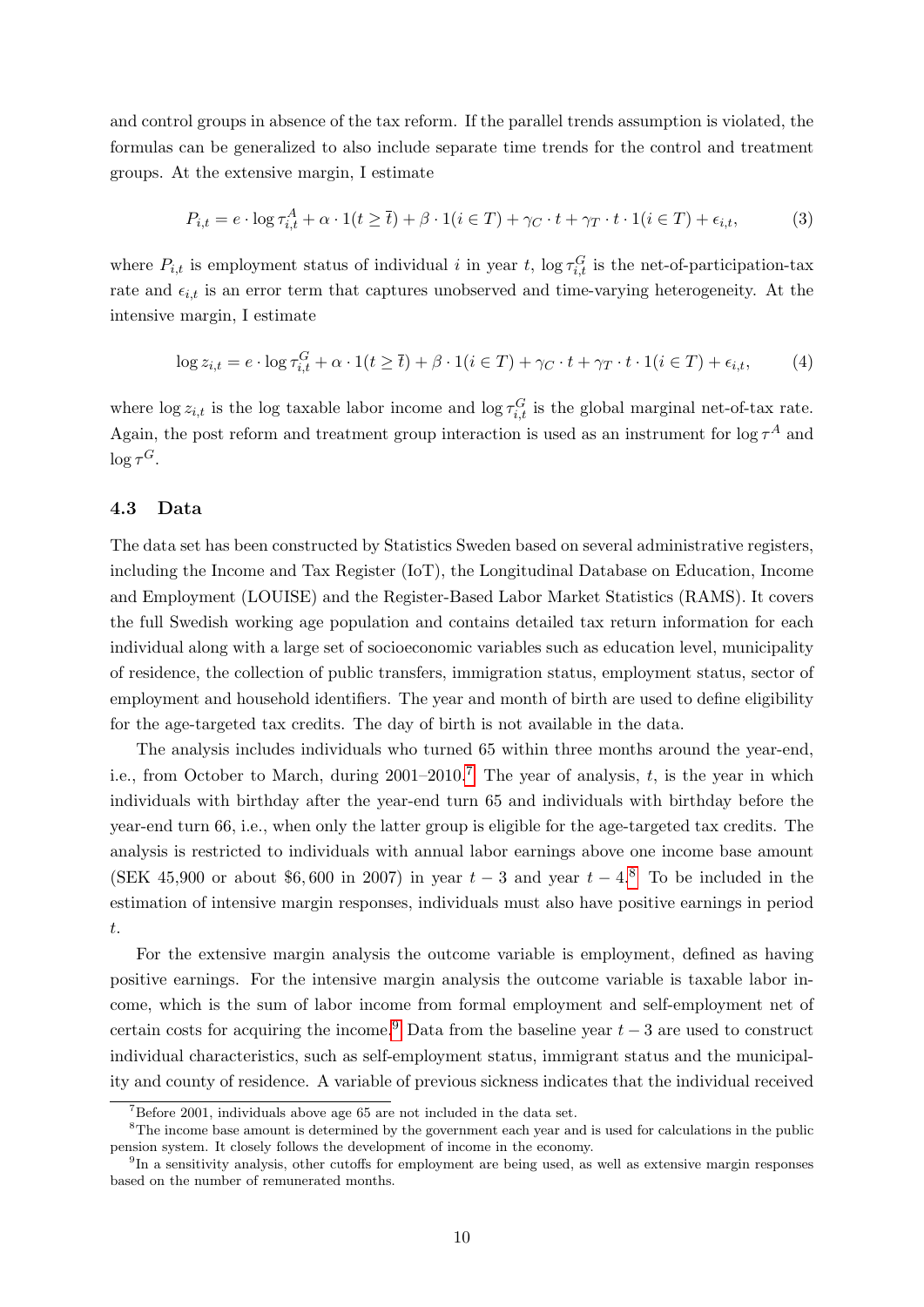sickness or disability benefits from the Social Insurance Agency during the baseline year.<sup>[10](#page-10-0)</sup> Using household identifiers, I identify the spouse in the baseline year and record whether the spouse was employed in the baseline year. Education level is determined by the maximum level during the studied period.

Table [1](#page-10-1) presents summary statistics for the treatment and control group. The first two columns show the raw averages in baseline characteristics and the third column shows the difference between the two groups. The treatment group is slightly less educated than the control group, which can be expected since the treatment group belongs to an older cohort and education has expanded over time. Individuals in the treatment group are also less likely to have an employed spouse, which is probably also due to the small age difference. Individuals in the treatment group are slightly less likely to be female or immigrants, slightly more likely to be self-employed and has slightly lower earnings. There is no difference in previous sickness incidence.

| Variables             | Treatment<br>group | Control<br>group | Difference  | Estimation of<br>reform on<br>covariates |
|-----------------------|--------------------|------------------|-------------|------------------------------------------|
|                       | (1)                | (2)              | (3)         | (4)                                      |
| Female                | 0.479              | 0.482            | $-0.003*$   | 0.000                                    |
|                       | (0.002)            | (0.001)          | (0.002)     | (0.001)                                  |
| Self-employed $t-3$   | 0.058              | 0.056            | $0.002**$   | $-0.003$                                 |
|                       | (0.001)            | (0.001)          | (0.001)     | (0.002)                                  |
| College               | 0.276              | 0.293            | $-0.016***$ | $-0.002$                                 |
|                       | (0.001)            | (0.001)          | (0.002)     | (0.001)                                  |
| Sick $t-3$            | 0.237              | 0.239            | $-0.002$    | 0.001                                    |
|                       | (0.001)            | (0.001)          | (0.002)     | (0.001)                                  |
| Spouse employed $t-3$ | 0.463              | 0.477            | $-0.014***$ | $-0.002*$                                |
|                       | (0.001)            | (0.001)          | (0.002)     | (0.001)                                  |
| Immigrant             | 0.101              | 0.103            | $-0.002*$   | 0.002                                    |
|                       | (0.001)            | (0.001)          | (0.001)     | (0.002)                                  |
| Earnings $t-3$        | 244,706            | 248,678          | $-3,972***$ | 0.000                                    |
|                       | (503)              | (462)            | (683)       | (0.000)                                  |
| County dummies        |                    |                  |             | Yes                                      |
| Year dummies          |                    |                  |             | Yes                                      |
| Age dummies           |                    |                  |             | Yes                                      |
| Observations          | 110,912            | 130,137          | 241,049     | 241,049                                  |
| F-test                |                    |                  |             | 0.903                                    |
| $Prob$ > F            |                    |                  |             | 0.609                                    |

<span id="page-10-1"></span>Table 1: Summary statistics and estimation of the reform indicator on covariates

Robust standard errors in parentheses. \*\*\*  $p<0.01$ , \*\*  $p<0.05$ , \*  $p<0.1$ . Treatment and control groups consist of individuals turning 65 in Oct–Dec and Jan–Mar, respectively, during 2001–2010, with previous earnings above 45,900 (2007 SEK) in year  $t-3$ and  $t - 4$ .

Even if there are significant differences in characteristics between the treatment and control group this is no threat to identification. Permanent differences between the groups are captured by the treatment group indicator. What is important for identification is that the characteristics of the two groups do not change at the same time as the age-targeted tax credits were implemented. The fourth column in Table [1](#page-10-1) reports the results from a regression of the individual characteristics on a reform indicator that takes the value 1 from 2007 onwards, while controlling

<span id="page-10-0"></span><sup>&</sup>lt;sup>10</sup>Since the employer period is two weeks this includes individuals absent for more than two weeks.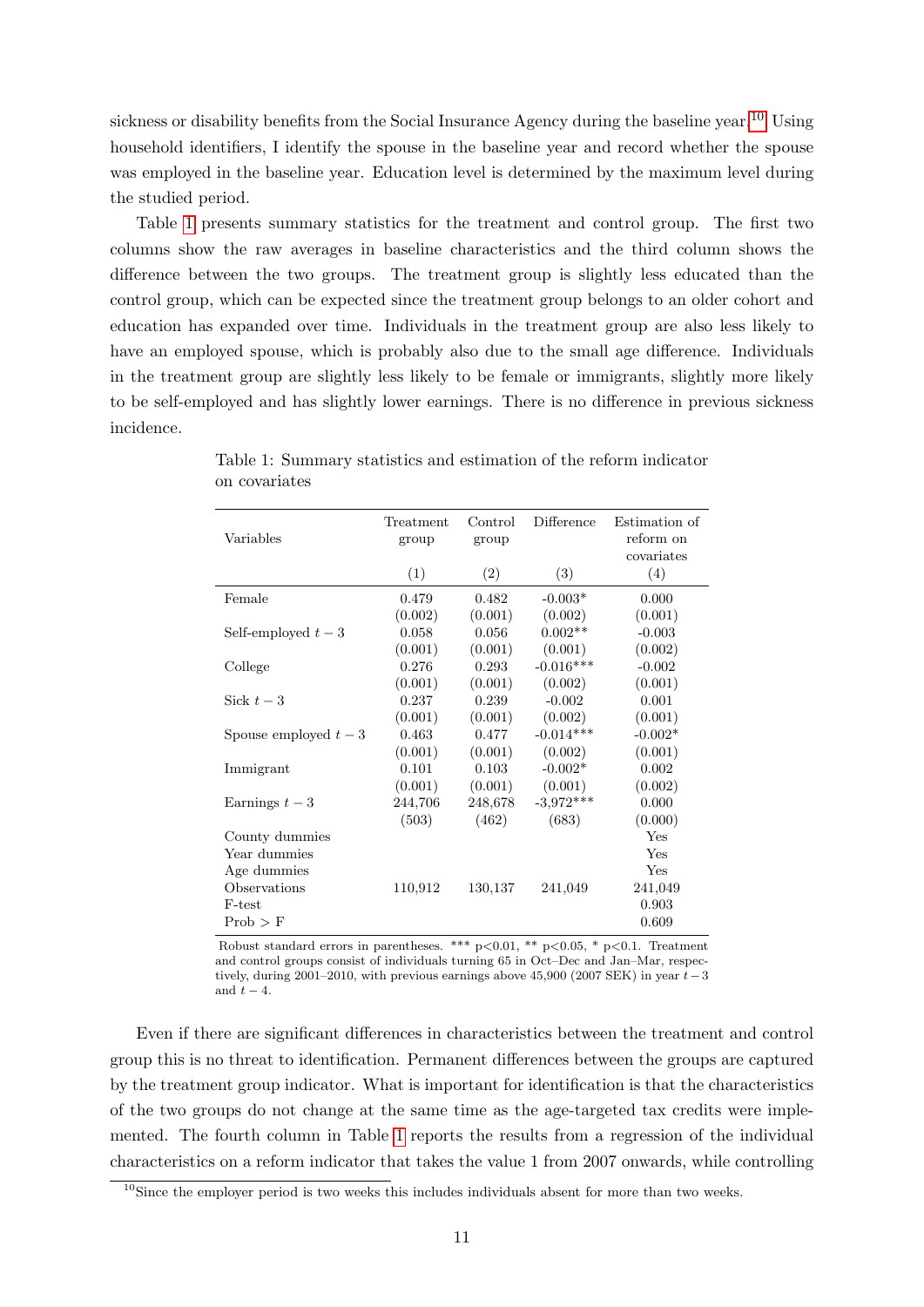for age and time effects. An F-test tests the joint restriction of all coefficients on the covariates being zero. The F-statistic suggests that this restriction cannot be rejected, which is reassuring. It means that the characteristics of the sample remained stable around the implementation of the reform.

#### 4.4 Variation in Tax Rates

Participation and marginal tax rates are not directly observed in the data. Instead, they are simulated based on tax return information and a complete model of the Swedish tax system for the period 1997–2010. The model takes into account changes in local and central government tax rates, the basic deduction, the earned income tax credit and the payroll tax rate. The institutional details accounted for in the tax simulation model are presented in Appendix [A.](#page-26-0)

An obvious problem when studying extensive margin responses is the lack of an earnings measure for non-workers. To arrive at a measure of the participation tax rate, I impute taxable labor income by regressing  $z_t$  for those with positive earnings on a fourth order polynomial of base year taxable labor income  $z_{t-3}$  and indicators for gender, education level, year, age and county of residence. I use the formula [\(3\)](#page-5-0) to calculate the net-of-participation-tax rate, where  $c_i$ is the net income from labor and other sources, primarily pension benefits for workers above age 65,  $c_0$  is the net income if the worker would only have the income from other sources, and w is the gross wage if working. The marginal tax rate  $\tau^G$  is computed by comparing the tax liability T when increasing posted income z by SEK 1,000, i.e.,  $\tau^G = [T(z+1,000) - T(z)]/1,000$ .

To give a sense of the identifying variation, Figure [3](#page-12-0) shows the average participation tax rate and the average global marginal income tax rate in the treatment and control groups during 2001–2010. The reform in 2007 led to substantial decreases in the tax rates for the treatment group, whereas the decreases in the control group were much smaller. During the post-reform period, the average participation and global marginal income tax rate have been 10–15 percentage points lower in the treatment group compared to the control group. Figure [4](#page-12-1) shows the distributions of the participation tax rate and the global marginal income tax rate in the treatment and control groups, combined during the post-reform period 2007–2010. The distributions for the treatment group are much to the left of the distributions for the control group for both the participation tax rate and the global marginal income tax rate.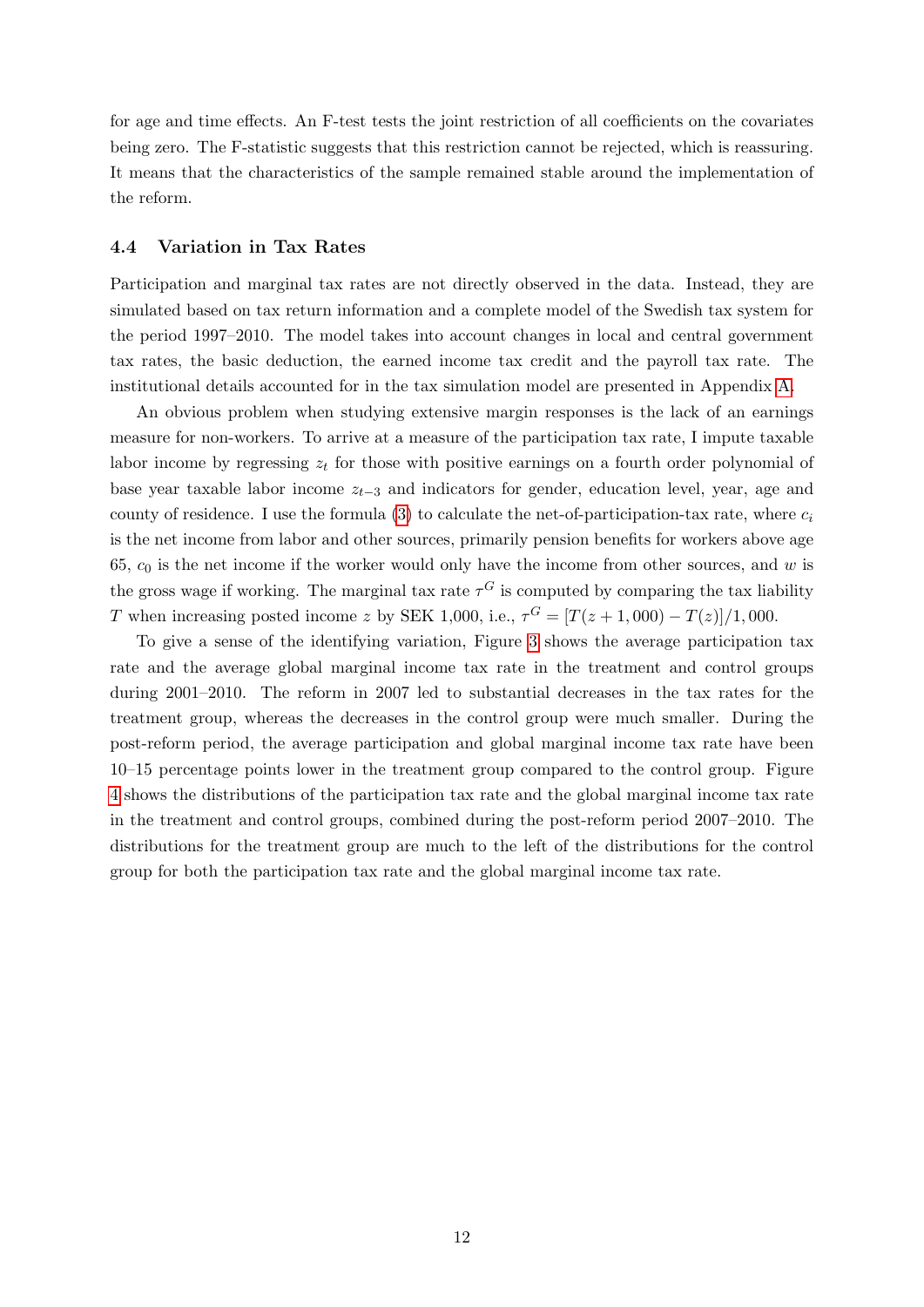<span id="page-12-0"></span>

(b) Average global marginal income tax rate

Figure 3: Variation in tax rates by treatment status, 2001–2010

<span id="page-12-1"></span>

Figure 4: Participation tax rate (PTR) and global marginal income tax rate (MTR) by treatment status, combined over the post-reform period 2007–2010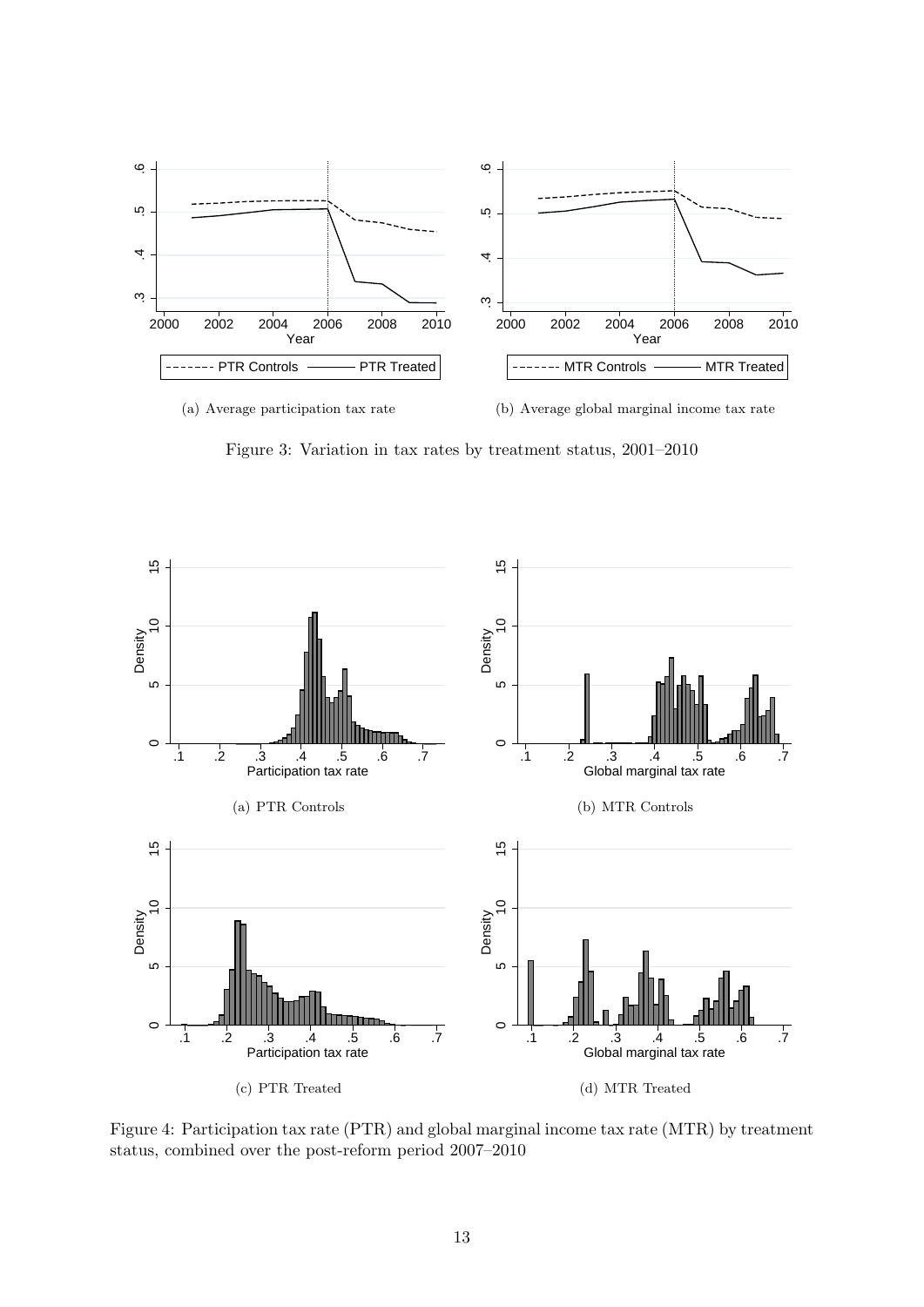## <span id="page-13-0"></span>5 Results

#### 5.1 Graphical Analysis

Figure [5](#page-13-1) shows the development of employment and taxable labor income in the control and treatment groups during 2001–2010. The treatment group consists of a cross-section of individuals who turned 65 during October–December the year before, while the control group consists of a cross-section of individuals who turned 65 during January–March the same year. The vertical line indicates the last pre-reform year. Employment and income levels in year 2006 are normalized to 100 for all groups.

Figure [5\(a\)](#page-13-2) shows that the employment trends of the treatment and control groups are parallell in the years prior to the reform. The jump in employment in the control group in 2003 and in the treatment group in 2004 is a cohort effect that is likely due to the fact that the 1938 cohort was the first cohort to receive pension from the new public pension system. As described in section [2.2,](#page-5-1) the 1938 cohort immediately received 4/20 of their pension from the new public pension system, whereas the phase-in for each successive cohort was lower with an additional 1/20 of their pension benefits from the new scheme. In 2007, after the introduction of the age-targeted tax credits, there is a clear trend break in employment, which provides evidence of an employment effect of the reform. Figure [5\(b\)](#page-13-3) shows a less clear development of taxable labor income over time. The series for the treatment and control groups are less parallell in the pre-reform years and there is no evident trend break at the time of the reform.

<span id="page-13-2"></span><span id="page-13-1"></span>

<span id="page-13-3"></span>Figure 5: Employment and income index in the treatment and control groups, 2001–2010

#### <span id="page-13-4"></span>5.2 Main Results

Table [2](#page-14-0) presents the main results. The first three columns show the results for employment and the last three columns show the results for taxable labor income. The first and fourth column presents the results from difference-in-differences estimation of equations [\(1\)](#page-8-0) and [\(2\)](#page-8-1), without group-specific time trends. They show an employment elasticity with respect to the net-of-participation-tax rate of about 0.19 and a taxable labor income elasticity with respect to the global marginal net-of-tax rate of about 1.1. To assess the parallel trends assumption, I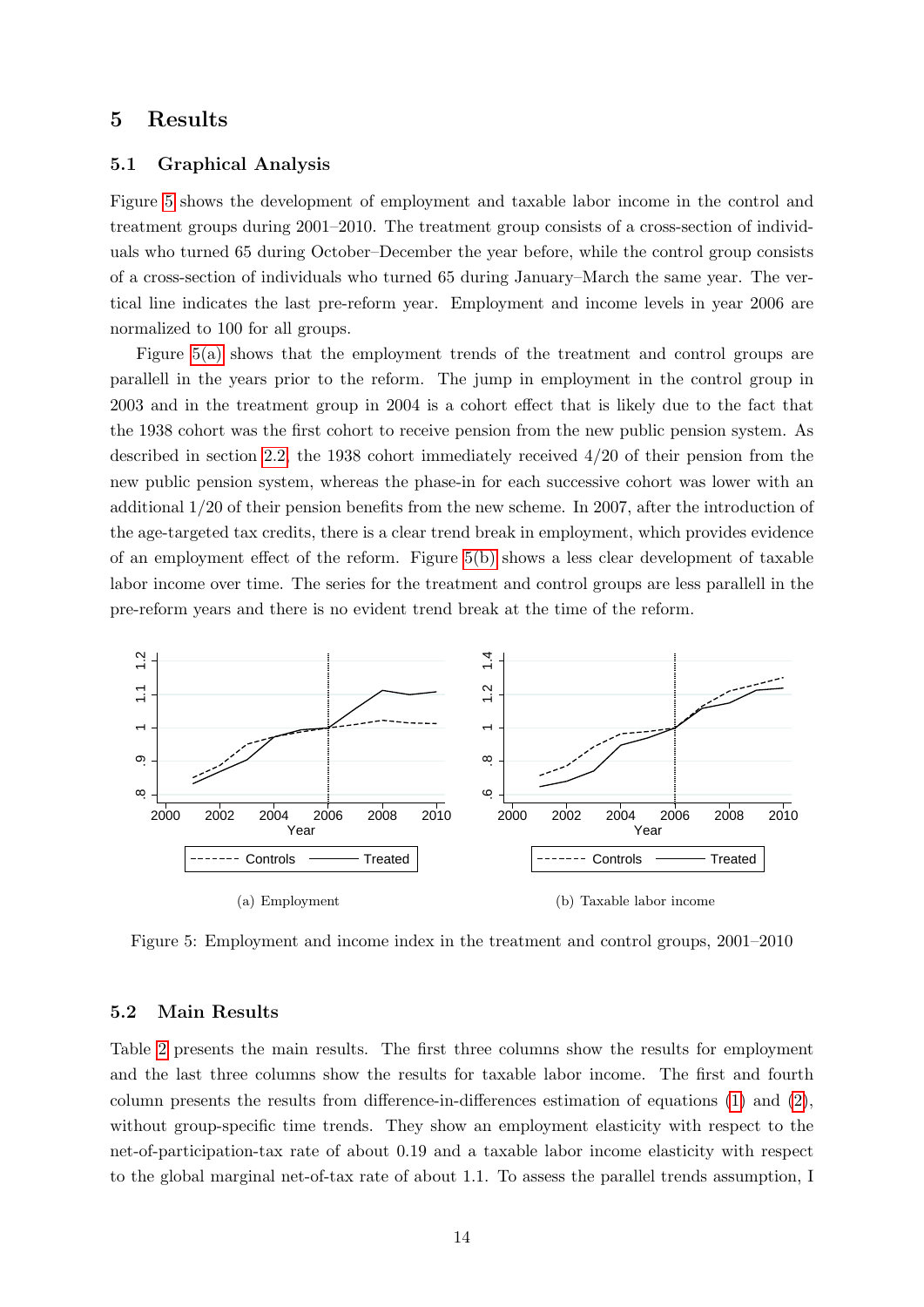perform a t-test for the presence of a linear time trend in the pre-reform period. The p-values from the parallel trends tests suggest that the null hypothesis of parallel trends in the outcome variable prior to 2007 cannot be rejected for employment, but can be rejected for taxable labor income.

The second and the fifth column adds group-specific linear time trends to the two models, as was presented in equations [\(3\)](#page-9-3) and [\(4\)](#page-9-4). As expected, since the parallel trends assumption could not be rejected for the employment outcome, the employment elasticity estimate changes only a little, from 0.19 to 0.16, when this complexity is added to the model. For taxable labor income, however, where the assumption of parallel trends prior to the reform was clearly rejected, the addition of group-specific linear time trends completely changes the result. Instead of a significant elasticity of 1.1, the model with time trends yields an elasticity estimate that is not statistically significantly different from zero. In the third and the sixth column, socioeconomic control variables are added to the model with group-specific linear time trends. This has no impact on the estimated effects, still yielding a participation elasticity of 0.16 and an elasticity of taxable income that cannot be statistically significantly separated from zero. These results are in line with the graphical evidence presented in Figure [5,](#page-13-1) that indicated an employment effect but no clear effect on taxable labor income.

<span id="page-14-0"></span>

|                                                       | Employment  |                             |                             |                       | Taxable labor income             |                                  |
|-------------------------------------------------------|-------------|-----------------------------|-----------------------------|-----------------------|----------------------------------|----------------------------------|
|                                                       | (1)         | (2)                         | (3)                         | (4)                   | (5)                              | (6)                              |
| Net-of-participation-tax                              | $0.192***$  | $0.158***$                  | $0.158***$                  |                       |                                  |                                  |
| rate elasticity                                       | (0.019)     | (0.037)                     | (0.036)                     |                       |                                  |                                  |
| Global marginal net-of-<br>income-tax rate elasticity |             |                             |                             | $1.094***$<br>(0.109) | $-0.127$<br>(0.194)              | $-0.124$<br>(0.187)              |
| Post reform                                           | $0.016***$  | $-0.031***$                 | $-0.037***$                 | $0.259***$            | 0.021                            | $-0.010$                         |
|                                                       | (0.004)     | (0.008)                     | (0.008)                     | (0.018)               | (0.031)                          | (0.031)                          |
| Treated                                               | $-0.179***$ | $-2.995$                    | $-3.442$                    | $-0.382***$           | $-82.998***$                     | $-84.678***$                     |
|                                                       | (0.003)     | (2.695)                     | (2.642)                     | (0.017)               | (11.395)                         | (10.959)                         |
| Year                                                  |             | $0.010***$                  | $0.010***$                  |                       | $0.069***$                       | $0.071***$                       |
| Treated*Year                                          |             | (0.001)<br>0.001<br>(0.001) | (0.001)<br>0.002<br>(0.001) |                       | (0.003)<br>$0.041***$<br>(0.006) | (0.003)<br>$0.042***$<br>(0.005) |
| Constant                                              | $0.858***$  | $-19.805***$                | $-20.147***$                | $11.770***$           | $-128.180***$                    | $-132.142***$                    |
|                                                       | (0.015)     | (1.675)                     | (1.640)                     | (0.091)               | (6.896)                          | (6.642)                          |
| Observations                                          | 238,429     | 238,429                     | 238,429                     | 158,593               | 158,593                          | 158,593                          |
| Control variables                                     | No          | No                          | Yes                         | No                    | No                               | Yes                              |
| p-val parallel trends test                            | 0.297       |                             |                             | 0.000                 |                                  |                                  |

Table 2: Main results

Standard errors in parentheses. \*\*\* p<0.01, \*\* p<0.05, \* p<0.1. Controls include gender, education, immigrant status, self-<br>employment status, sickness status, spousal employment status and county in the baseline year  $t-$ 

The estimated elasticities can be compared to results in the previous literature. Hotz and Scholz (2003) summarize the literature on the effects of expansions in the U.S. earned income tax credit on labor force behavior. They find elasticities of labor force participation with respect to net income between 0.69 and 1.69 among single women with children, which was the group primarily affected by the EITC. Immervoll, Kleven, Kreiner, and Saez (2007) review the evidence on participation elasticities in the labor supply literature, and find elasticities of 0.5 to 1 for certain subgroups of the population, such as married women and low income earners, and elasticities close to zero for prime-aged males. In their modeling, the authors use an average participation elasticity of 0.2, ranging from 0.4 in the lowest income decile to 0 in the highest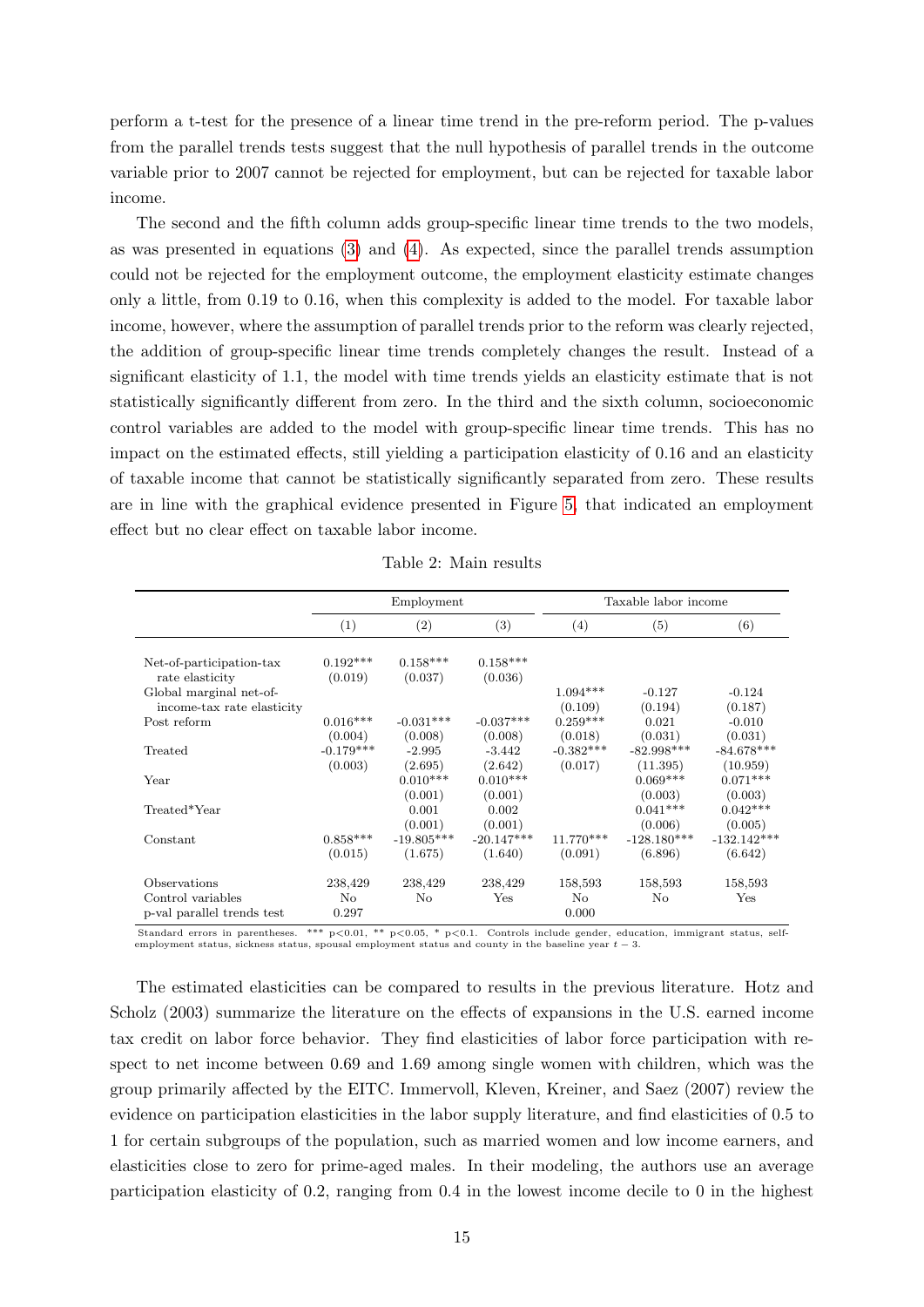income decile. Chetty, Guren, Manoli, and Weber (2012) summarize the evidence on participation responses to pension benefits and find an extensive margin elasticity of about 0.26. Saez, Slemrod, and Giertz (2012) review the evidence on intensive margin elasticities in the elasticity of taxable income literature. In the recent literature, controlling appropriately for pre-reform income, there is a range of elasticity estimates that all are fairly close to zero. Chetty (2012) study the importance of optimization frictions. He finds that the mean elasticity of 0.12 increases to about 0.3 when optimization frictions are taken into account. He also argues that extensive and intensive margin are more similar than what has typically been found, estimating a mean value of the extensive margin elasticity of 0.25.

The results for the participation elasticity in this study is at the lower end of the distribution of estimates in the previous literature. The zero intensive margin elasticity, although with large standard errors, is not an unusual result compared to what has typically been found. Since no previous study has analyzed behavioral responses to taxation for workers at the margin of retirement, it is a priori unclear what to expect for this group. The fact that there is a statistically significant effect on employment is indeed interesting even if it is small compared to the responsiveness of some other population groups.

There are a number of caveats to the analysis. First, the control group will eventually also be treated by the reform. The tax credits will accrue to the control group with a delay, one year later than to the treatment group. The analysis captures the effect of receiving the tax credits one year earlier. If the control group delays their labor force exit until becoming eligible, the estimated behavioral effects will be attenuated. In addition, only the short-term effects during the year immediately following the 65th birthday are being analyzed. There may also be long-term changes that are not accounted for in this study. The analysis also does not account for any indirect effects on retirement through changes in social norms. This is something that is hard to measure. A point highlighted by Liebman (1998) and Chetty and Saez (2013) is that the salience of taxation may be important for the responsiveness to tax changes. Riksrevisionen (2009) shows that only 40 percent of respondents were aware of the earned income tax credit in 2009. Since retirement regards the decision to leave the labor force and the earned income tax credit is deducted automatically on the monthly paycheck, however, older workers may adjust their behavior to the tax credit without explicit knowledge of its existence or structure. Still, more information about the tax credits could potentially lead to a larger responsiveness.

#### <span id="page-15-0"></span>5.3 Heterogeneous Responses

To shed further light on the estimates found in the main analysis, I present results from separate estimations for different groups of the population. All results are based on the estimation of equations [\(3\)](#page-9-3) and [\(4\)](#page-9-4) with group-specific time trends and include socioeconomic control variables. Following the notation in Saez (2002) that was used in Section [3,](#page-5-0) I first estimate the effects for groups of workers with different skill levels,  $h_i$ . I define the groups based on the quintile of labor earnings in year  $t-3$ . The results, presented in Table [3,](#page-16-0) show that the elasticity varies across income quintile groups. It is largest for income quintile 2 and 3, at above 0.25, and about 0.13 for income quintile 1 and 4, although not quite significant. For the highest income quintile, the employment elasticity is estimated to be very close to zero. At the intensive margin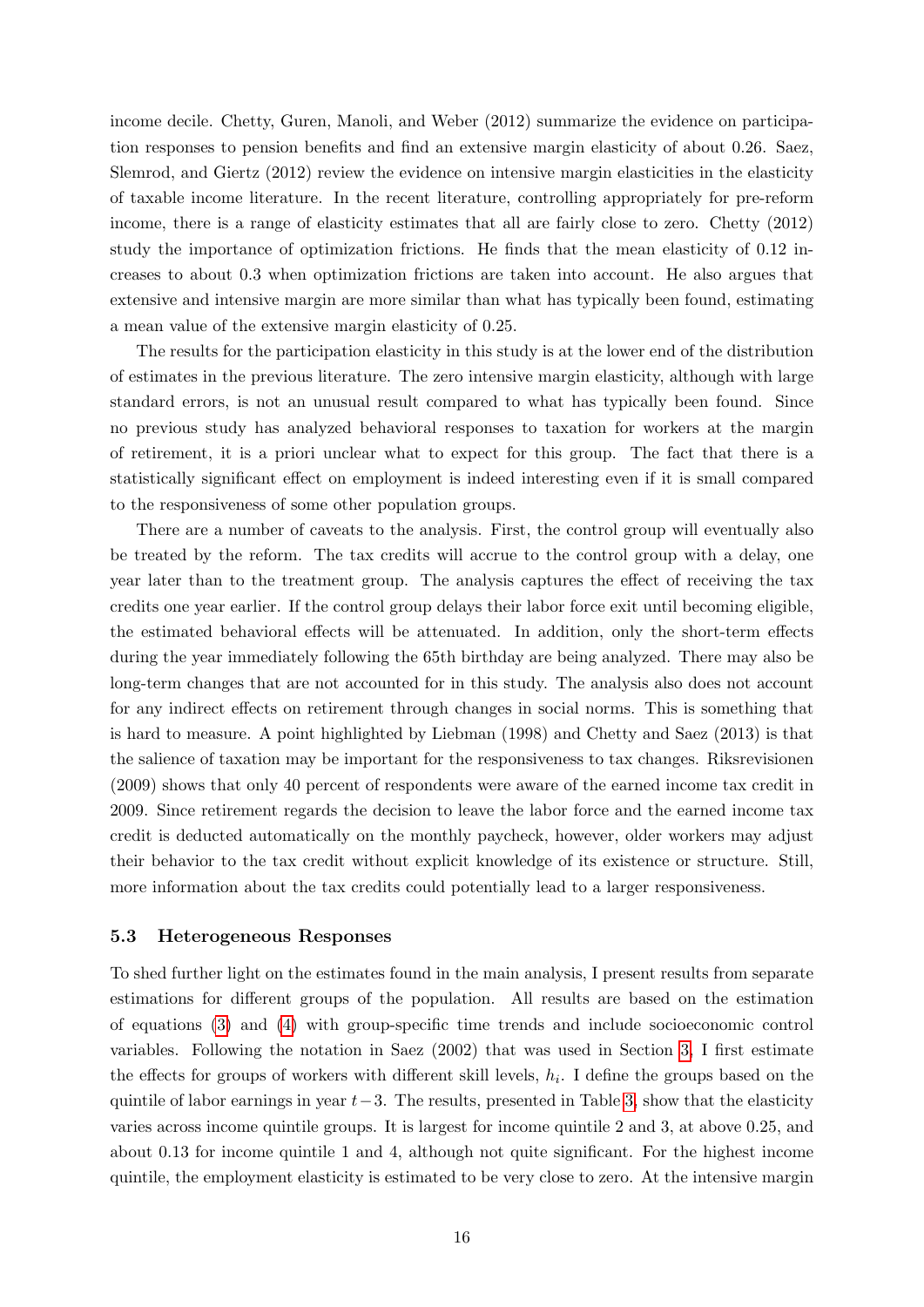<span id="page-16-0"></span>there is a significant elasticity of taxable income above 1 for the lowest quintile, but the standard errors are large. For the other income quintile groups, there is no evidence of a positive intensive margin elasticity.

|                             | $\left(1\right)$ | $\left( 2\right)$ | $\left( 3\right)$ | $\left( 4\right)$ | $\left( 5\right)$ |
|-----------------------------|------------------|-------------------|-------------------|-------------------|-------------------|
|                             | $_{\rm Q1}$      | Q2                | Q3                | Q4                | Q5                |
| Emploument                  |                  |                   |                   |                   |                   |
| Net-of-participation-tax    | 0.138            | $0.278***$        | $0.247***$        | $0.134*$          | $-0.004$          |
| rate elasticity             | (0.094)          | (0.074)           | (0.080)           | (0.081)           | (0.076)           |
| Observations                | 45,588           | 48,203            | 48,210            | 48,211            | 48,217            |
| <i>Taxable labor income</i> |                  |                   |                   |                   |                   |
| Global marginal net-of-     | $1.155**$        | $-0.029$          | $-0.676$          | $-0.051$          | $-0.392$          |
| income-tax rate elasticity  | (0.460)          | (0.476)           | (0.456)           | (0.365)           | (0.321)           |
| Observations                | 25,996           | 28,679            | 31,767            | 34,560            | 37,591            |

Table 3: Results by earnings quintile in year  $t-3$ 

Standard errors in parentheses. \*\*\*  $p<0.01$ , \*\*  $p<0.05$ , \*  $p<0.1$ . Controls include treatment status indicator, post reform indicator and group-specific time trends, as well as gender, education, immigrant status, self instrumented with the post reform and treatment group interaction.

Table [4](#page-16-1) presents the results for other groups of the population. The upper panel shows the results for employment and the lower panel shows the results for taxable labor income. As a benchmark, the first column shows the results for the full sample as presented in the third and sixth column in Table [2.](#page-14-0) The second column in Table [4](#page-16-1) shows the results for women. Labor supply studies of prime-aged workers typically find that responses are larger among women than men. Also in this setting, for workers at the margin of retirement, there are indications of a larger elasticity for women. The difference is small, however, and the standard errors are large. In terms of the elasticity of taxable labor income, the labor supply elasticity for women is still statistically insignificant.

<span id="page-16-1"></span>

|                                                       | (1)<br>Full<br>sample | (2)<br>Women          | (3)<br>Self-<br>employed                                                                                     | (4)<br>No<br>college  | (5)<br>Healthy        | (6)<br>Spouse<br>employed |
|-------------------------------------------------------|-----------------------|-----------------------|--------------------------------------------------------------------------------------------------------------|-----------------------|-----------------------|---------------------------|
| Employment                                            |                       |                       |                                                                                                              |                       |                       |                           |
| Net-of-participation-tax<br>rate elasticity           | $0.158***$<br>(0.036) | $0.175***$<br>(0.052) | $-0.025$<br>(0.122)                                                                                          | $0.163***$<br>(0.043) | $0.175***$<br>(0.041) | $0.139***$<br>(0.053)     |
| Observations                                          | 238,429               | 113,898               | 13,488                                                                                                       | 169,866               | 182,458               | 112,596                   |
| <i>Taxable labor income</i>                           |                       |                       |                                                                                                              |                       |                       |                           |
| Global marginal net-of-<br>income-tax rate elasticity | $-0.124$<br>(0.187)   | $-0.443$<br>(0.289)   | $2.422***$<br>(0.851)                                                                                        | $-0.356$<br>(0.223)   | $-0.188$<br>(0.203)   | $-0.038$<br>(0.259)       |
| Observations<br>Standard oppose in paranthosog.       | 158,593               | 72,625                | 11,269<br>$***$ $\sim$ 0.01 $**$ $\sim$ 0.05 $*$ $\sim$ 0.1 Controls include treatment status indicator post | 108,534               | 125,437               | 76,830                    |

Table 4: Results: Heterogeneity

Standard errors in parentheses. \*\*\*  $p<0.01$ , \*\*  $p<0.05$ , \*  $p<0.1$ . Controls include treatment status indicator, post<br>reform indicator and group-specific time trends, as well as gender, education, immigrant status, self

The third column in Table [4](#page-16-1) presents the results for workers who were self-employed in year  $t - 3$ . It shows that the employment effect is completely driven by wage earners. Among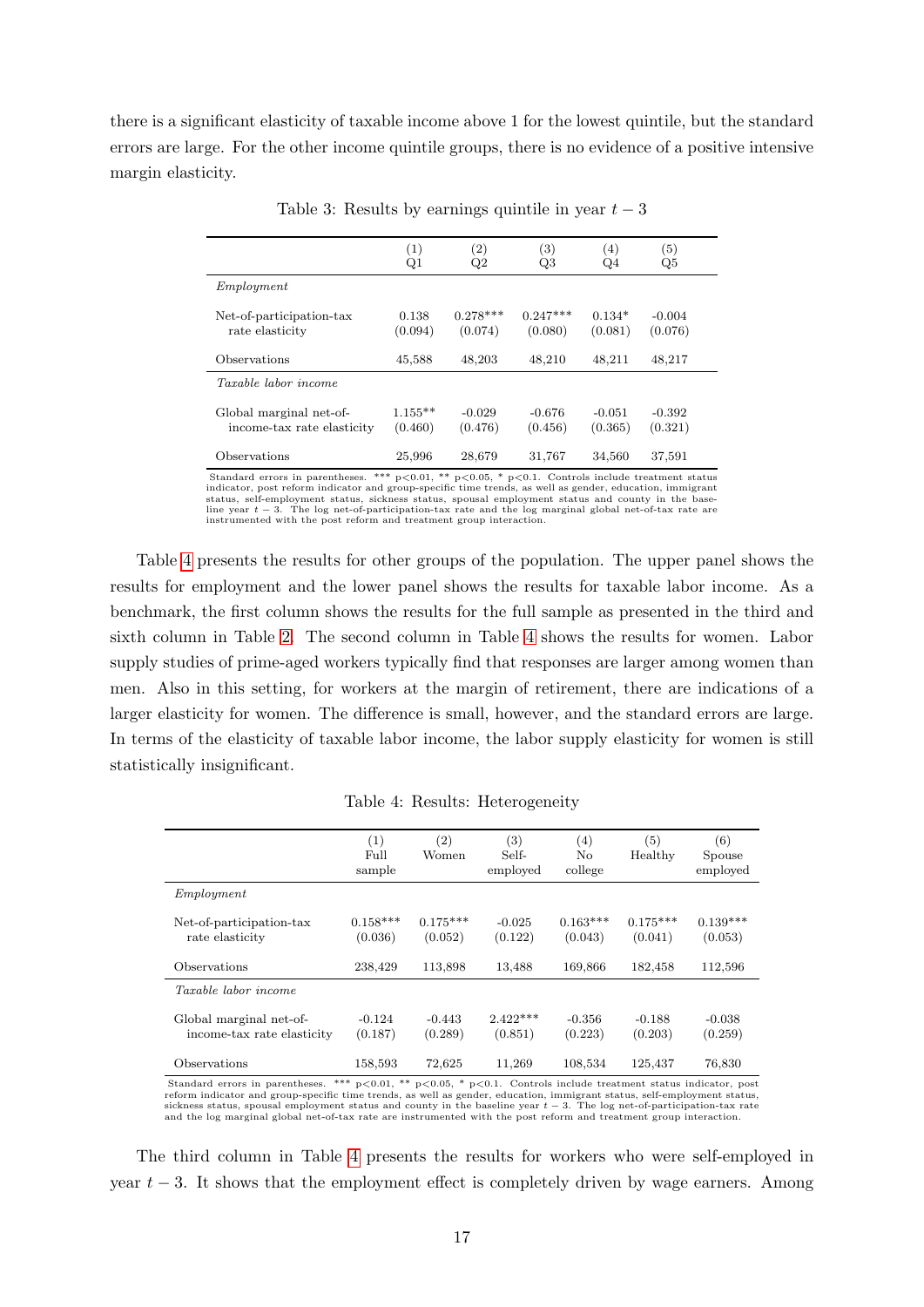self-employed, there is no significant employment effect. This may be surprising, given that selfemployed are particularly autonomous in their labor supply decision and are little constrained by institutional factors. Contrary to the results for employment, however, self-employed respond more strongly than wage earners in terms of taxable labor income. The intensive margin elasticity for self-employed is very large, at 2.4, but the standard errors are also large. The estimate is well above zero, however, and self-employed seem to be the only group responding to the tax credits at the intensive margin.

The fourth column shows the results for workers with no college education. Previous studies have shown that low educated may be more responsive to tax changes. The result for employment indicates that low educated workers responded slightly more than high educated workers to the age-targeted tax credits. Again, there is no significant effect at the intensive margin. It also seems reasonable to expect that healthier individuals would respond more to the age-targeted tax credits. The fifth column estimates the effect for individuals who did not collect sickness or disability benefits from the Social Insurance Agency in the baseline year  $t-3$ . The responses to the age-targeted tax credits are indeed concentrated among the healthier individuals. There are still no effects at the intensive margin.

Finally, several studies have documented a strong correlation in the timing of retirement between spouses, suggesting an additional value of joint retirement.<sup>[11](#page-17-0)</sup> The sixth column presents the results for individuals whose spouse was employed in the baseline year  $t-3$ . The employment elasticity for this group is in fact smaller than for the full sample, which gives no support for joint retirement being important for the responsiveness to the age-targeted tax credits. This can be driven, however, by the fact that the elasticity for men was lower than for women, and that men are more likely to have younger spouses who were still employed. Unfortunately, since the employment of the spouse in year  $t$  is endogenous to the age-targeted tax credits, it is difficult to investigate this issue further.

#### 5.4 Robustness Checks

To make sure that the results are robust, I perform a series of tests. Table [5](#page-18-0) presents the results for alternative cutoffs, outcomes and samples. The first column shows the results for an alternative cutoff value of employment, namely an income above the 2007 tax liability threshold of SEK 17,100 instead of above zero as in the main analysis. It should be noted that the tax liability threshold includes all types of income, also transfer income. Therefore, individuals pay taxes on labor income below this threshold if they have any other income and most individuals in the analysis collect public pension. The estimated elasticity for the alternative cutoff value for employment is in the same range as the previous results, at about 0.13.

The second and fifth columns in Table [5](#page-18-0) show the results for an alternative outcome measure from another data source, namely the number of months worked as reported by employers. Also for this measure, there is a significant employment elasticity in the same range as for the definition based on taxable labor income, at about 0.13. At the intensive margin, there is even a negative elasticity but it is only marginally significant at the ten percent level. To make sure that the results are robust to other sample selections, columns 3, 4, 6 and 7 in Table [5](#page-18-0) present

<span id="page-17-0"></span> $11$ See, e.g., Hurd (1990), Baker (2002), Schirle (2008) and Zweimüller, Winter-Ebmer, and Falkinger (1996).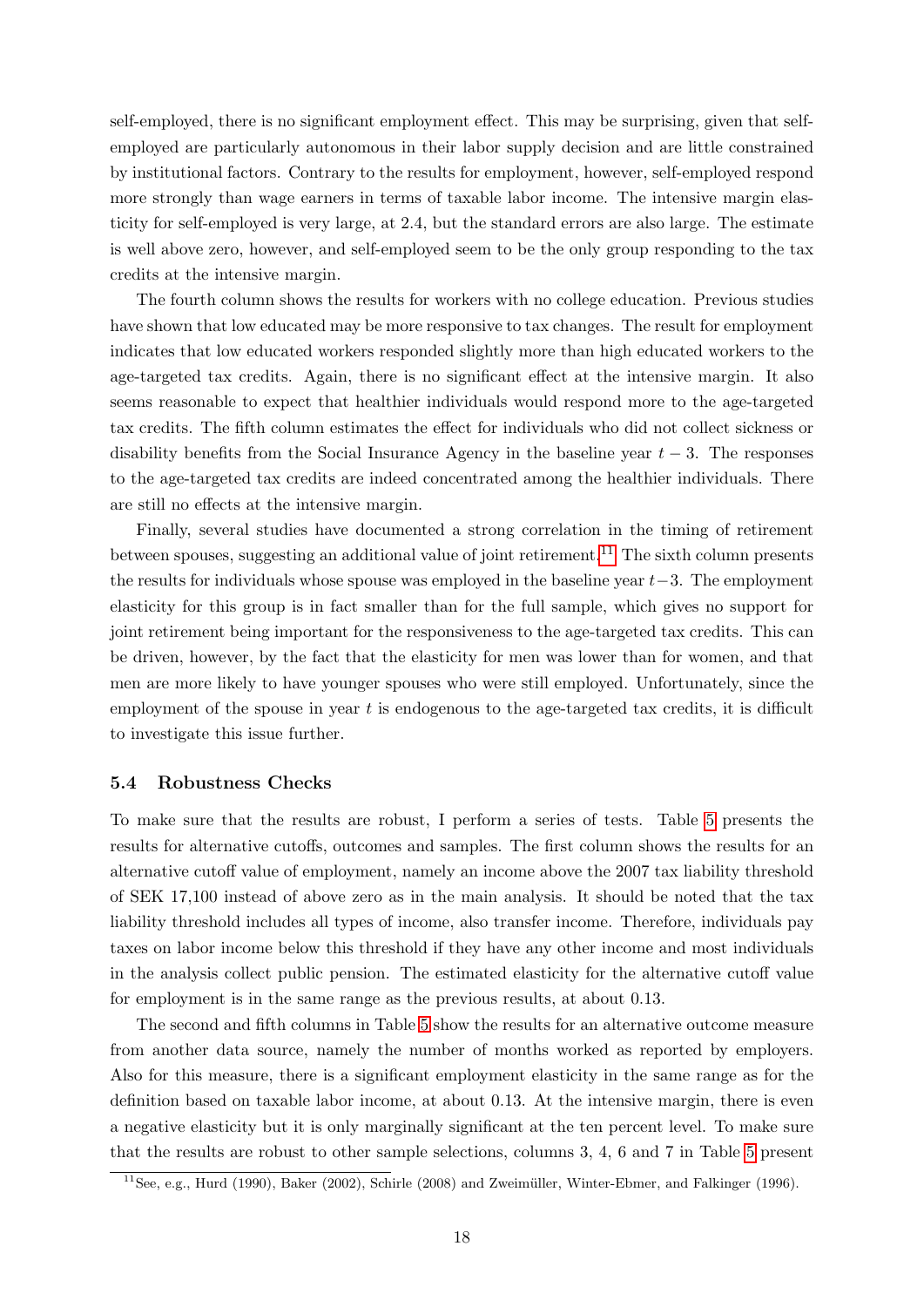<span id="page-18-0"></span>

|                                                                                                      |                                                        |                                                             | Taxable labor income                                           |                                                  |                                               |                                                  |                                                                |
|------------------------------------------------------------------------------------------------------|--------------------------------------------------------|-------------------------------------------------------------|----------------------------------------------------------------|--------------------------------------------------|-----------------------------------------------|--------------------------------------------------|----------------------------------------------------------------|
|                                                                                                      | (1)<br>Employment<br>cutoff:<br>> 17,100<br><b>SEK</b> | $\left( 2\right)$<br>Outcome:<br>Remune-<br>rated<br>months | $\left( 3\right)$<br>Sample:<br>4 months<br>around<br>year-end | (4)<br>Sample:<br>2 months<br>around<br>year-end | (5)<br>Outcome:<br>Remune-<br>rated<br>months | (6)<br>Sample:<br>4 months<br>around<br>year-end | $\left( 7\right)$<br>Sample:<br>2 months<br>around<br>year-end |
| Net-of-participation-tax<br>rate elasticity<br>Global marginal net-of-<br>income-tax rate elasticity | $0.132***$<br>(0.038)                                  | $0.132***$<br>(0.037)                                       | $0.132***$<br>(0.031)                                          | $0.159***$<br>(0.045)                            | $-0.167*$<br>(0.097)                          | $-0.134$<br>(0.159)                              | $-0.214$<br>(0.235)                                            |
| Observations                                                                                         | 238.429                                                | 238.429                                                     | 325.142                                                        | 153,164                                          | 145,170                                       | 215.916                                          | 101,722                                                        |

Table 5: Robustness: Alternative cutoffs, outcomes and samples

Standard errors in parentheses. \*\*\*  $p<0.01$ , \*\*  $p<0.05$ , \*  $p<0.1$ . Controls include treatment status indicator, post reform indicator and<br>group-specific time trends, as well as gender, education, immigrant status, self and county in the baseline year t − 3. The log net-of-participation-tax rate and the log marginal global net-of-tax rate are instrumented with the post reform and treatment group interaction.

the results for individuals with birthday within 2 or 4 months around the new year, instead of within 3 months as in the main analysis. The pattern of the results is similar for these sample selections, with a slightly lower employment estimate for the 4 months selection and a very similar employment estimate for the 2 months selection. Also at the intensive margin the results are similar, indicating an elasticity of taxable income that cannot be significantly separated from zero.

As discussed by Saez, Slemrod, and Giertz (2012), an alternative to using a cross-sectional difference-in-difference approach is to make use of the panel dimension in the data. Table [6](#page-19-0) shows results from a panel model. As in much of the literature I consider changes over a 3-year interval, by stacking differences for years 1998 to 2001, 1999 to 2002, ..., 2007 to 2010.<sup>[12](#page-18-1)</sup> I then estimate the two-stage-least-squares panel regressions:

$$
P_{i,t} = e \cdot \Delta \log \tau_{i,t}^A + \alpha_t + \beta \cdot 1(i \in T) + \epsilon_{i,t},\tag{5}
$$

for extensive margin responses and

$$
\Delta \log z_{i,t} = e \cdot \Delta \log \tau_{i,t}^G + \alpha_t + \beta \cdot 1 (i \in T) + \epsilon_{i,t}, \tag{6}
$$

for intensive margin responses. The post reform and treatment group interaction  $1(t > \bar{t}) \cdot 1(i \in$ T) is again used as an instrument, this time for  $\Delta \log \tau^A$  and  $\Delta \log \tau^G$ . Since the previous literature has been much concerned about controlling for base-year income, I follow Kleven and Schultz (2013) and consider the main pre-reform income controls that have been proposed in the literature: no income controls (Feldstein (1995)); log base-year  $(t-3)$  income (Auten and Carroll (1999)); 10-piece spline in log base-year  $(t-3)$  income (Gruber and Saez (2002)), and the combination of a 10-piece spline in log  $t - 4$  income and the log-deviation between  $t - 3$ and  $t - 4$  income (Kopczuk (2005)). However, since the treatment and control groups are not defined based on previous income, income controls are unlikely to be crucial.

<span id="page-18-1"></span><sup>&</sup>lt;sup>12</sup>The fact that the last difference is between two post-reform years poses no problem in the estimation since the treatment group only faces a lower tax rate in the last year. It is only a concern if the labor supply response in the treatment group 3 years prior to age 65 is affected by the tax rate the individual will face at age 65. Such an endogenous response seems fairly unlikely, and if it exists, it will attenuate any reform effects.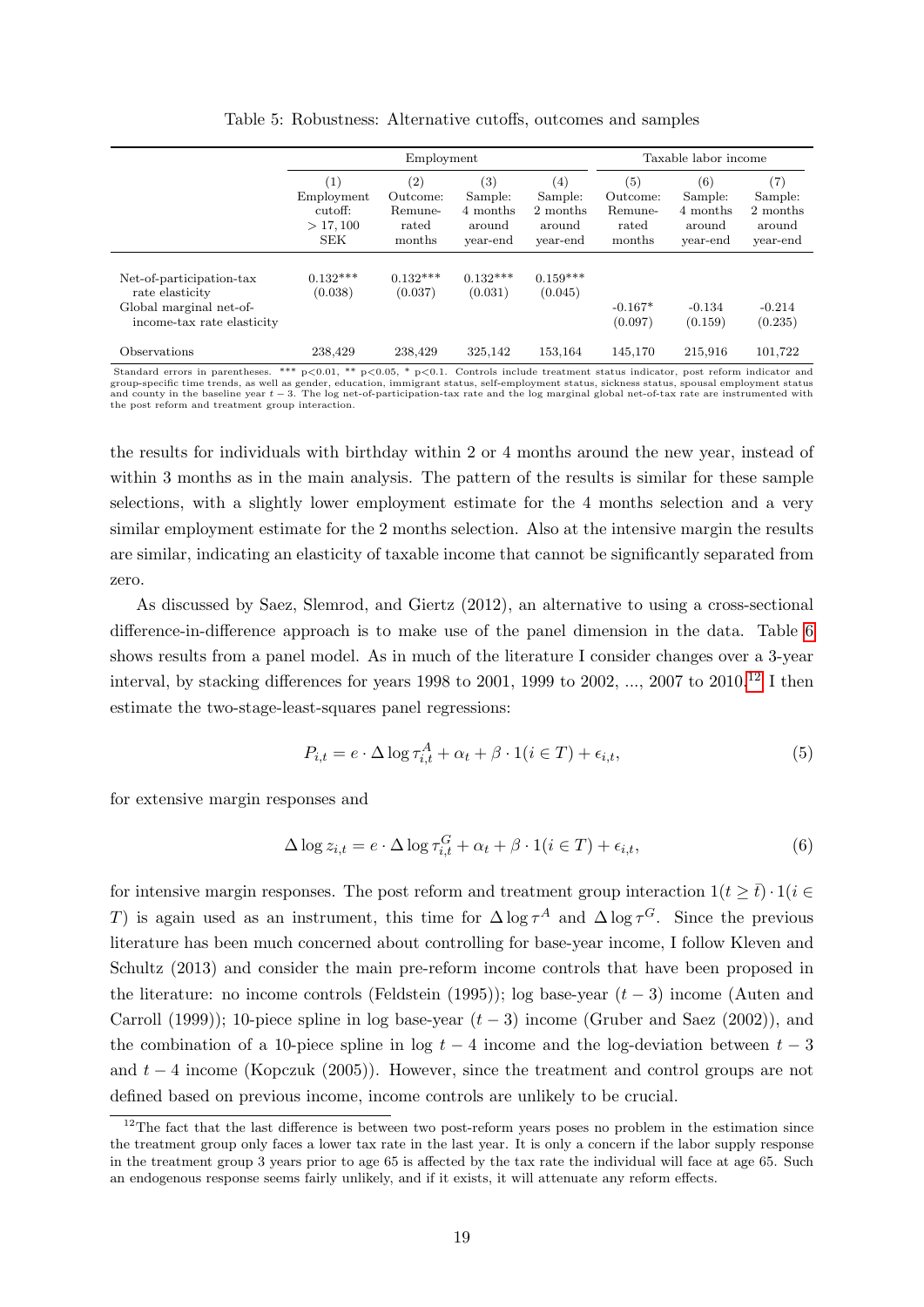<span id="page-19-0"></span>

|                                                                                                      |                       | Employment              |                       |                       |                     |                     | Taxable labor income |                     |
|------------------------------------------------------------------------------------------------------|-----------------------|-------------------------|-----------------------|-----------------------|---------------------|---------------------|----------------------|---------------------|
|                                                                                                      | (1)                   | $\left( 2\right)$       | $\left( 3\right)$     | (4)                   | (5)                 | $^{\rm (6)}$        | $\scriptstyle{(7)}$  | $^{(8)}$            |
| Net-of-participation-tax<br>rate elasticity<br>Global marginal net-of-<br>income-tax rate elasticity | $0.158***$<br>(0.036) | $0.148***$<br>(0.036)   | $0.145***$<br>(0.036) | $0.150***$<br>(0.036) | $-0.143$<br>(0.179) | $-0.142$<br>(0.179) | $-0.140$<br>(0.179)  | $-0.128$<br>(0.179) |
| <b>Observations</b><br>Log $t-3$ income                                                              | 238,429<br>No         | 238,429<br>$_{\rm Yes}$ | 238,429<br>No.        | 238,429<br>No.        | 158,593<br>No       | 158,593<br>Yes      | 158,593<br>No        | 158,593<br>No       |
| Splines of $log t - 3$ income<br>Splines of $log t - 4$ income                                       | No<br>No              | No<br>No                | Yes<br>No             | No.<br>Yes            | No<br>No            | No<br>No            | Yes<br>No            | No<br>Yes           |
| Log deviation between<br>$t-4$ and $t-3$ income                                                      | No                    | No                      | $\rm No$              | Yes                   | No                  | No                  | No                   | Yes                 |
| Control variables                                                                                    | Yes                   | Yes                     | Yes                   | Yes                   | Yes                 | Yes                 | Yes                  | Yes                 |

Table 6: Robustness: Panel analysis

Standard errors in parentheses. \*\*\* p<0.01, \*\* p<0.05, \* p<0.1. Controls include treatment status indicator, post reform indicator and group-specific time trends, as well as gender, education, immigrant status, self-employment status, sickness status, spousal employment status<br>and county in the baseline year  $t-3$ . The log net-of-participation-tax rate an the post reform and treatment group interaction.

The results from the panel model in Table [6](#page-19-0) are very similar to the cross-section results in Table [2](#page-14-0) both in terms of extensive and intensive margin responses. The estimate of the employment elasticity varies between 0.145 and 0.158 and remains statistically significant in all models. The taxable labor income elasticity does not change much compared to the cross-section model, still indicating an elasticity around zero. Overall, the specification tests suggest that the results found in the main analysis are robust.

#### 5.5 Public Finance Implications

The main motivation for the age-targeted income tax credits was to increase the retirement age and raise additional taxes to offset the financial burden of an aging population. Although there are significant behavioral responses to the reform, also the reform cost in terms of foregone taxes is substantial. An important question for policy analysis is the degree of self-financing. To study the effects of the reform on public finances, I follow Saez (2002). He shows that the overall change in public sector finances from a tax change affecting the extensive margin labor supply can be decomposed into a "mechanical" and a "behavioral" component. Since I found significant responses at the extensive but not at the intensive margin, I only consider the participation margin in the calculations.

The mechanical component is the change in tax revenue for individuals who do not change their retirement behavior. Building on the notation in section [3,](#page-5-0) the mechanical decrease in tax revenue from extensive margin responses is equal to  $h_i dT_i$ . The behavioral component is the change in tax revenue from the changes in retirement behavior due to the reform. The behavioral response implies that the tax change induces  $dh_i$  workers to enter the labor force, and by definition of  $\eta_i$  in [\(3\)](#page-5-0), we have  $dh_i = -h_i \eta_i dT_i/(c_i-c_0)$ . Since each worker entering the labor force increases tax revenue by  $T_i-T_0$ , the total behavioral benefit is equal to  $-(T_i-T_0)h_i\eta_i dT_i/(c_i-c_0)$ . The degree of self-financing is then given by the behavioral benefit as a share of the mechanical cost, which becomes  $(T_i - T_0)\eta_i/(c_i - c_0)$ . By letting this expression equal 1, we can further get the elasticity that would be required for the reform to be fully self-financing, which is given by the expression  $(c_i - c_0)/(T_i - T_0)$ .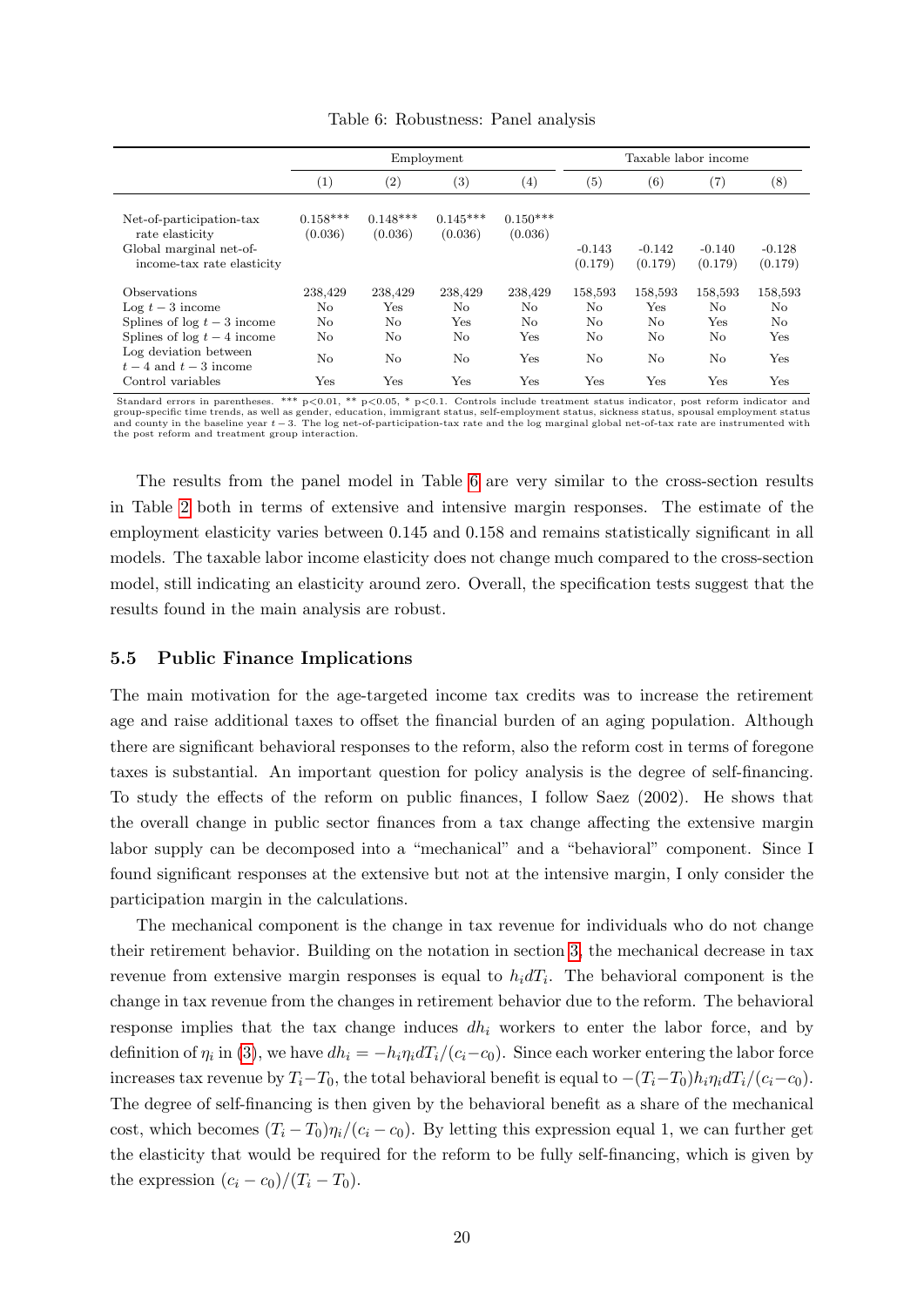One may assume that all tax decreases are used for consumption, which would imply that there are also other benefits of the reform in terms of value added tax payments. If so, the mechanical cost is equal to  $h_i dT_i(1 - \tau^V)$  and the behavioral benefit is equal to  $-(T_i - T_0 +$  $(c_i - c_0) \tau^V h_i \eta_i dT_i/(c_i - c_0)$ , where  $\tau^V$  is the value added tax rate. The degree of self-financing is then given by  $(T_i - T_0 + (c_i - c_0)\tau^V)\eta_i/[(c_i - c_0)(1 - \tau^V)]$  and the elasticity required for full financing is given by  $(c_i - c_0)(1 - \tau^V)/[T_i - T_0 + (c_i - c_0)\tau^V]$ .

Table [7](#page-20-0) presents the results from the decomposition. The table shows the results for all individuals in the treatment group after the reform, i.e., individuals who turned 65 from October to December the previous year during 2007–2010 with year  $t-3$  earnings above the 2007 tax liability threshold. The analysis accounts for the benefits and costs only during the tax year immediately following the 65th birthday for the treatment group, combined over the years 2007 to 2010. I use the five groups i based on the quintile group of labor earnings in year  $t-3$  that I defined in Section [5.3.](#page-15-0) The combined costs and benefits of the five groups are presented in column (6). The last column presents the results based on averages in the full sample, assuming that all types of workers would respond in the same way and entail the same costs and benefits.

<span id="page-20-0"></span>

| Labor income quintile in year $t-3$                                                                                                                                          | (1)<br>Q1                                     | (2)<br>Q2                                     | (3)<br>Q3                                       | (4)<br>Q4                                        | (5)<br>Q5                                            | (6)<br>Sum<br>$(1)-(5)$     | (7)<br>Full<br>sample                            |
|------------------------------------------------------------------------------------------------------------------------------------------------------------------------------|-----------------------------------------------|-----------------------------------------------|-------------------------------------------------|--------------------------------------------------|------------------------------------------------------|-----------------------------|--------------------------------------------------|
| $h_i$<br>$\eta_i$<br>$dT_i$<br>$c_i - c_0$<br>$T_i-T_0$                                                                                                                      | 892<br>0.138<br>$-11,498$<br>48,253<br>23,830 | 973<br>0.278<br>$-18,025$<br>74,828<br>32,199 | 1,062<br>0.247<br>$-29,529$<br>96,483<br>41,040 | 1,259<br>0.134<br>$-41,268$<br>118,843<br>58,294 | 1,472<br>$-0.004$<br>$-68,391$<br>184,347<br>153,879 |                             | 5,658<br>0.158<br>$-31,330$<br>104,554<br>68,556 |
| Mechanical cost (million)<br>Behavioral benefit (million)<br>Degree of self-financing<br>$\eta_i$ required for full financing                                                | $-10.3$<br>0.698<br>0.068<br>2.025            | $-17.5$<br>2.098<br>0.120<br>2.324            | $-31.4$<br>3.293<br>0.105<br>2.351              | $-52.0$<br>3.421<br>0.066<br>2.039               | $-100.7$<br>$-0.342$<br>$-0.003$<br>1.198            | $-211.8$<br>9.168<br>0.043  | $-177.3$<br>18.4<br>0.104<br>1.525               |
| Mechanical cost $w / \text{VAT}$ (million)<br>Behavioral benefit w/ VAT (million)<br>Degree of self-financing $w / \sqrt{AT}$<br>$\eta_i$ required for full financing w/ VAT | $-8.1$<br>0.995<br>0.123<br>1.122             | $-13.9$<br>3.122<br>0.225<br>1.234            | $-24.8$<br>4.919<br>0.199<br>1.243              | $-41.0$<br>4.886<br>0.119<br>1.128               | $-79.5$<br>$-0.428$<br>$-0.005$<br>0.756             | $-167.3$<br>13.494<br>0.081 | $-140.0$<br>24.3<br>0.174<br>0.913               |

Table 7: Public finance implications of the age-targeted tax credits

Individuals turning 65 Nov–Dec 2007–2010 with previous earnings above 17,100 (2007 SEK). Degree of self financing is the sum of extra income taxes, extra VAT income and extra VAT tax credits total divided by the total cost. Values in 2007 SEK.

The upper panel of Table [7](#page-20-0) presents the statistics used in the calculations.  $h_i$  is the number of employed workers in 2006, before the reform was implemented. It increases steadily by income quintile.  $\eta_i$  is the elasticity from estimating equation [\(3\)](#page-9-3) with socioeconomic control variables, separately for each income quintile group. As was already seen in Table [3,](#page-16-0) the elasticity varies across income quintile groups. It is largest for income quintile 2 and 3, lower for income quintile 1 and 4, and very close to zero for income quintile 5. The statistics  $dT_i$ ,  $c_i - c_0$  and  $T_i - T_0$ are calculated as the average in the treatment group, combined over the post-reform period 2007–2010.  $dT_i$  is the change in taxes paid due to the implementation of the tax credits,  $c_i - c_0$ is the difference in net earnings if working or not working, and  $T_i - T_0$  is the difference in taxes paid if working and not working.

The middle panel of Table [7](#page-20-0) presents the results of the public finance calculations without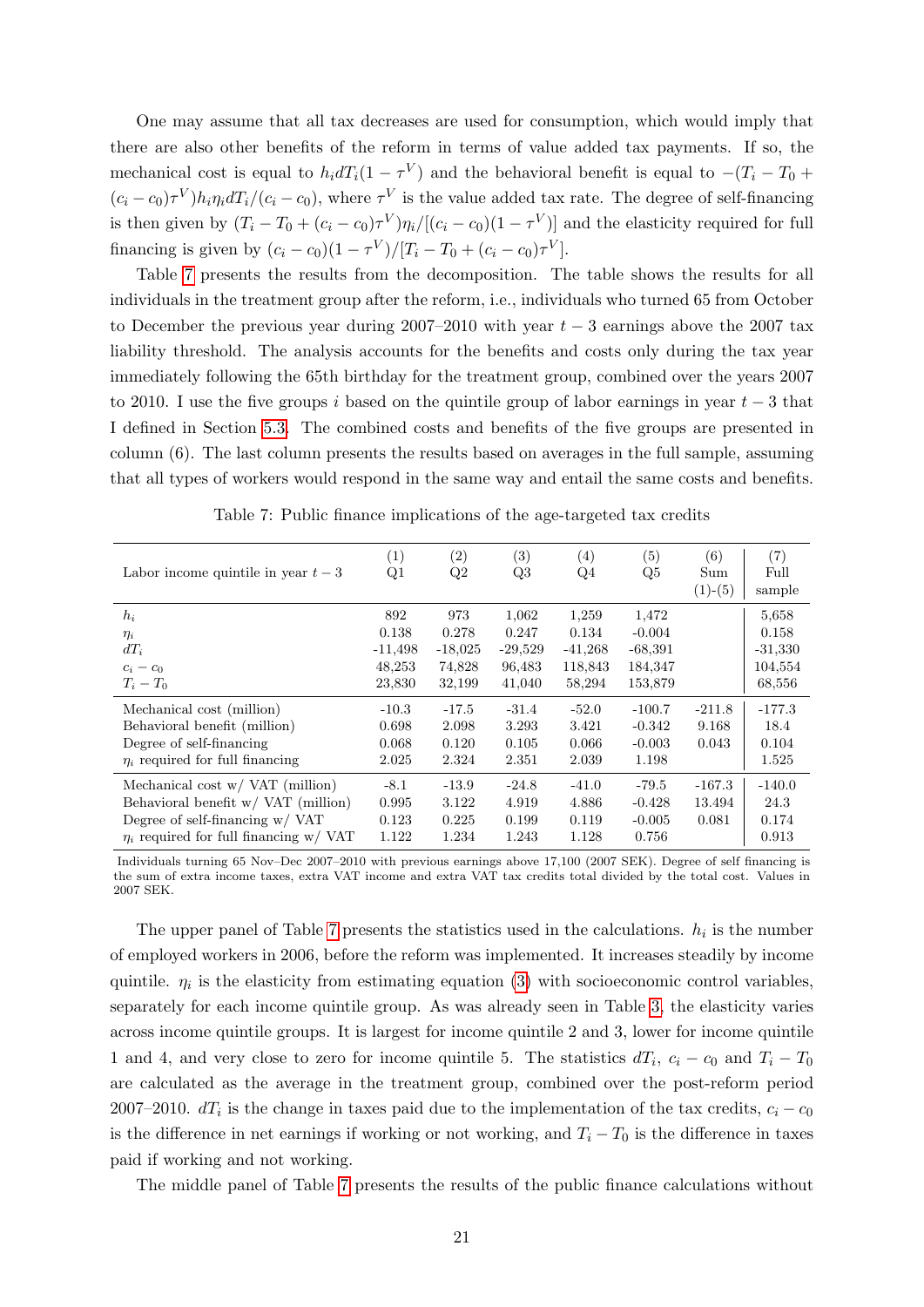taking value added taxes into account. Whereas the mechanical cost increases with income quintile since both employment and earnings increase along this dimension, the behavioral benefit also depends on the elasticity estimates for the different income quintiles. In general, the behavioral benefits are far from compensating for the mechanical costs within the income quintiles. When summing over all income quintiles, the degree of self-financing is as low as 4.3 percent. If assuming a homogeneous response along the income distribution, which the estimates of  $\eta_i$ does not support, the degree of self-financing increases to about 10 percent. The costs of the earned income tax credit and the payroll tax credit are large, and the behavioral changes are far too small to account for the mechanical costs of the tax credits. The last row in the middle panel shows that the elasticities that would be required for the benefits from the behavioral component to fully finance the costs of the mechanical component of the reform are well above one, and often above two. This is arguably very large compared to what has been found in the previous literature.

The lower panel of Table [7](#page-20-0) presents the results of the public finance calculations assuming that all net income is used for consumption, which would give extra benefits in terms of value added tax payments. Following Pirttilä and Selin (2011), I use an effective value added tax rate of 21 percent. This slightly increases the degree of self-financing to 6.4 percent when accounting for differences along the income distribution, and to 13.7 percent for the full sample. The elasticities needed for the reform to be fully financed are still fairly large, between one and two.

The caveats to the analysis that were discussed in Section [5.2](#page-13-4) still apply. Since the tax credits will accrue to the reform group with a delay, one year later than to the treatment group, the estimated behavioral effects may be attenuated. The responsiveness to the reform may also increase over time if knowledge about the tax credits improves. Furthermore, a full analysis would take into account the costs and benefits for all individuals affected by the reform, not just those in the narrowly defined treatment group. In addition to these caveats, the analysis does not take welfare, but only public finance considerations, into account. Given the very low degree of self-financing of the reform, however, it is difficult to imagine that any changes to the analysis would alter the conclusion that the reform is far from fully financed.

### <span id="page-21-0"></span>6 Conclusion

I study the impact of income tax policy changes on retirement behavior. I make use of an earned income tax credit and a payroll tax credit targeted at workers above age 65, introduced in Sweden in 2007. The results suggest a positive effect of the age-targeted tax credits at the extensive margin, but no effect at the intensive margin. In the year immediately following the 65th birthday, the elasticity of employment with respect to the net-of-participation-tax rate was estimated to 0.15–0.2 whereas the elasticity of taxable labor income with respect to the global marginal net-of-tax-rate was estimated to zero.

The paper shows that changing the tax incentives around the retirement age is one way to promote a delayed labor force exit. Although perhaps less politically controversial than pension reform, however, it appears to be an expensive strategy. The estimated elasticities are small compared to the previous literature, and calculations show that the behavioral benefits from the reform are far too small to compensate for the mechanical costs of reduced tax rates. In fact, a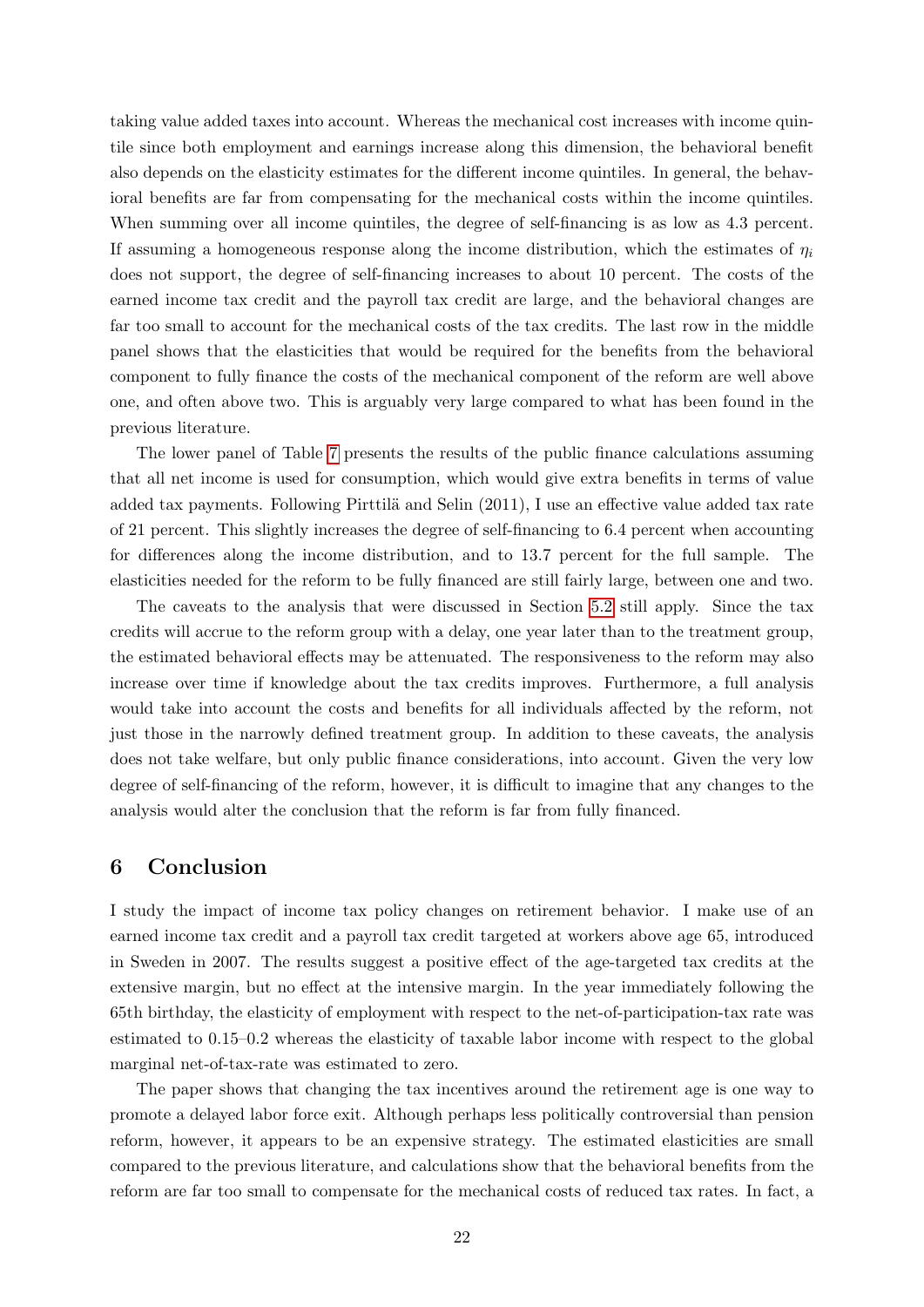fully financed reform would require unusually large elasticities compared to what has typically been found in the literature.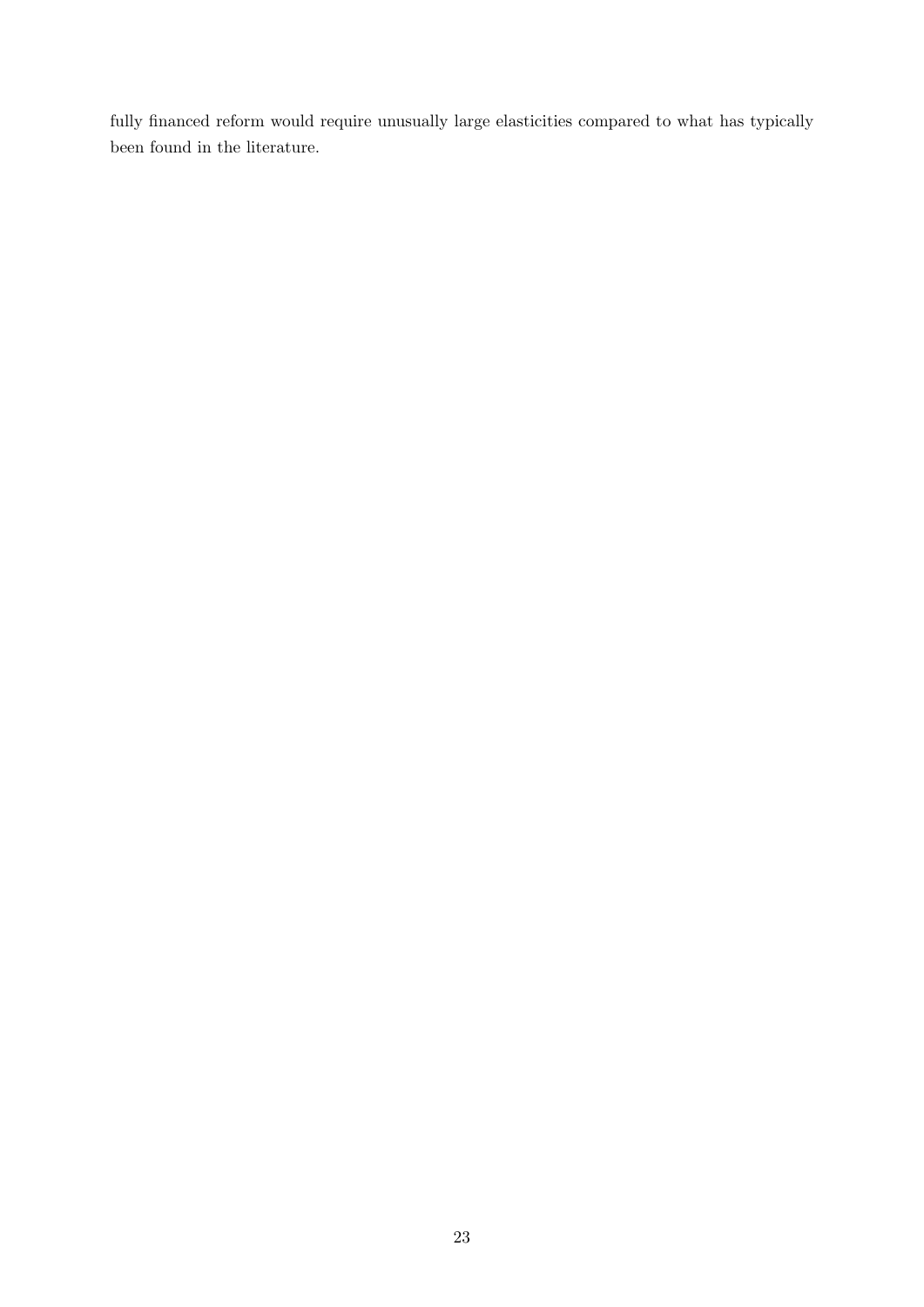### References

- Aaberge, R., and L. Flood (2008): "Evaluation of an In-Work Tax Credit Reform in Sweden: Effects on Labor Supply and Welfare Participation of Single Mothers," IZA Discussion Paper 3736, Institute for the Study of Labor.
- AUTEN, G., AND R. CARROLL (1999): "The Effect of Income Taxes on Household Behavior," Review of Economic Literature, 49, 3–71.
- Baker, M. (2002): "The Retirement Behavior of Married Couples. Evidence from the Spouse's Allowance," Journal of Human Resources, 37, 1–34.
- BANKS, J., AND P. DIAMOND (2010): "The Base for Direct Taxation," in *Dimensions of Tax* Design, ed. by S. Adam, T. Besley, R. Blundell, S. Bond, R. Chote, M. Gammie, P. Johnson, G. Myles, and J. Poterba, pp. 548–674. Oxford University Press, Oxford.
- Blundell, R., and H. Hoynes (2004): "Has 'In-Work' Benefit Reform Helped the Labor Market?," in Seeking a Premier Economy: The Economic Effects of British Economic Reforms 1980–2000, ed. by D. Card, R. Blundell, and R. Freeman, pp. 411–460. The University of Chicago Press, Chicago.
- Brown, K. (2013): "The Link between Pensions and Retirement Timing: Lessons from California Teachers," Journal of Public Economics, 98, 1–14.
- CHETTY, R. (2012): "Bounds on Elasticities with Optimization Frictions: A Synthesis of Micro and Macro Evidence on Labor Supply," Econometrica, 80, 969–1018.
- CHETTY, R., A. GUREN, D. MANOLI, AND A. WEBER (2012): "Does Indivisible Labor Explain the Difference between Micro and Macro Elasticities? A Meta-Analysis of Extensive Margin Elasticities," NBER Macroeconomics Annual, 27, 1–56.
- CHETTY, R., AND E. SAEZ (2013): "Teaching the Tax Code: Earnings Responses to an Experiment with EITC Recipients," American Economic Journal: Applied Economics, 5, 1–31.
- EDMARK, K., C. LIANG, E. MÖRK, AND H. SELIN (2012): "Evaluation of the Swedish Earned Income Tax Credit," IFAU Working Paper 2012:1, Institute for Evaluation of Labour Market and Education Policy.
- Eissa, N., and H. Hoynes (2006): "Behavioral Responses to Taxes: Lessons from the EITC and Labor Supply," in Tax policy and the economy 20, ed. by J. Poterba. MIT Press, Cambridge.
- ERICSON, P., AND L. FLOOD (2009): "A Microsimulation Approach to an Optimal Swedish Income Tax," IZA Discussion Paper 4379, Institute for the Study of Labor.
- FELDSTEIN, M. (1995): "The Effect of Marginal Tax Rates on Taxable Income: A Panel Study of the 1986 Tax Reform Act," Journal of Political Economy, 103, 551–572.
- FREDRIKSSON, P., AND B. ÖCKERT (2013): "Life-Cycle Effects of Age at School Start," The Economic Journal, 124, 977–1004.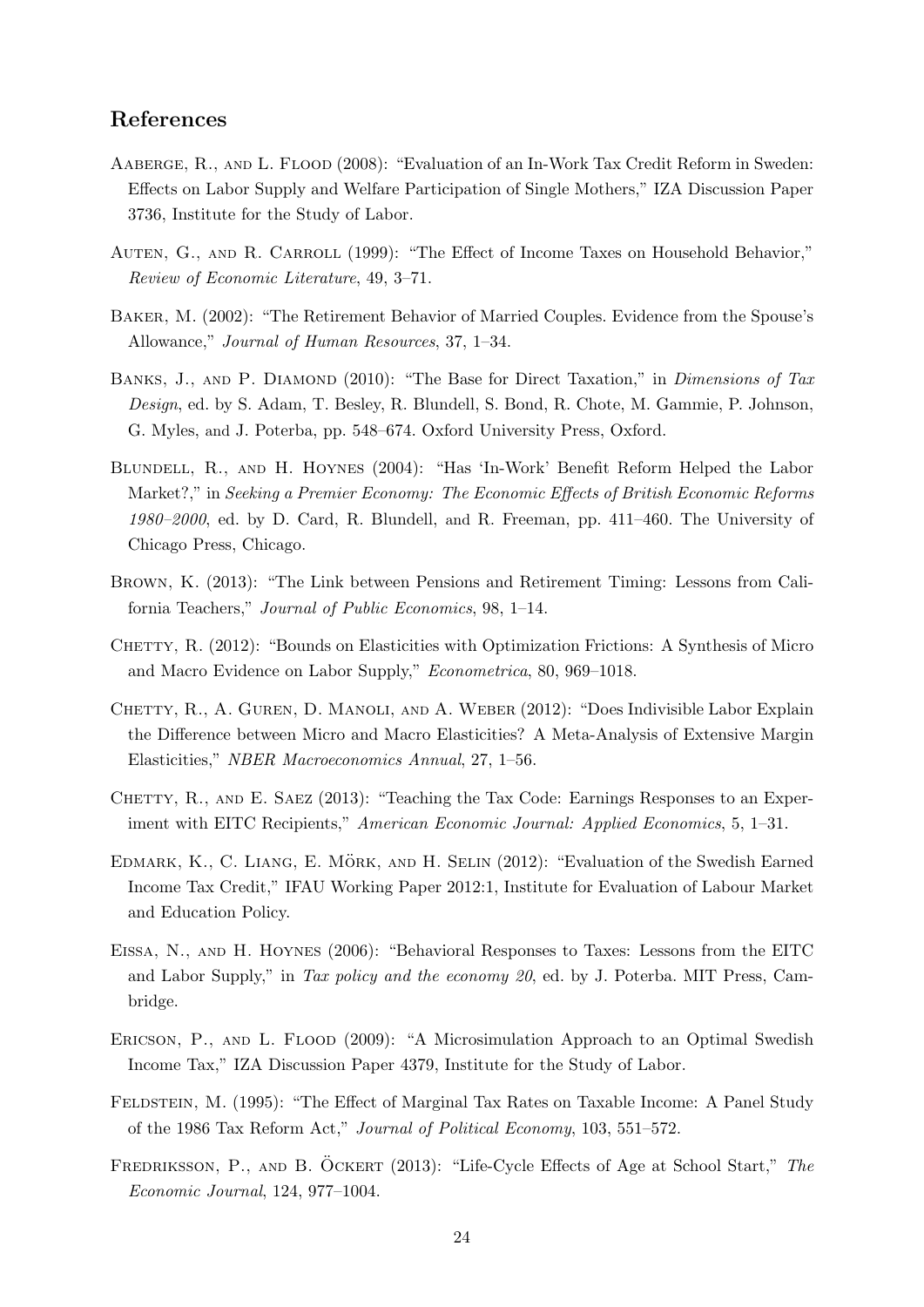- FRENCH, E. (2005): "The Effects of Health, Wealth, and Wages on Labour Supply and Retirement Behaviour," Review of Economic Studies, 72, 395–427.
- GRUBER, J., AND E. SAEZ (2002): "The Elasticity of Taxable Income: Evidence and Implications," Journal of Public Economics, 84, 1–32.
- GRUBER, J., AND D. WISE (1999): Social Security and Retirement Around the World. University of Chicago Press, Chicago.
- HOTZ, V., AND J. SCHOLZ (2003): "The Earned Income Tax Credit," in *Means-Tested Transfer* Programs in the United States, ed. by R. Mofflitt. University of Chicago Press, Chicago.
- HURD, M. (1990): "The Joint Retirement Decision of Husbands and Wives," in Issues in the Economics of Aging, ed. by D. Wise. University of Chicago Press, Chicago.
- Immervoll, H., H. Kleven, C. Kreiner, and E. Saez (2007): "Welfare Reform in European Countries: A Microsimulation Analysis," Economic Journal, 117, 1–44.
- Johansson, P., L. Laun, and M. Palme (2014): "Pathways to Retirement and the Role of Financial Incentives in Sweden," NBER Working Paper 20123, National Bureau of Economic Research.
- Kleven, H., and E. Schultz (2013): "Estimating Taxable Income Responses Using Danish Tax Reforms," American Economic Journal: Economic Policy, forthcoming.
- Kopczuk, W. (2005): "Tax Bases, Tax Rates, and the Elasticity of Reported Income," Journal of Public Economics, 89, 2093–2119.
- Laun, T., and J. Wallenius (2014): "A Life Cycle Model of Health and Retirement: The Case of Swedish Pension Reform," Journal of Public Economics, forthcoming.
- Lehmann, E., F. Marical, and L. Rioux (2013): "Labor Income Respond Differently to Income-Tax and to Payroll-Tax Reforms," Journal of Public Economics, 99, 66–84.
- Liebman, J. (1998): "The Impact of the Earned Income Tax Credit on Incentives and Income Distribution," Tax Policy and the Economy, 12, 83–119.
- Lindsey, L. (1987): "Individual Taxpayer Response to Tax Cuts: 1982-1984. With Implications for the Revenue Maximizing Tax Rate," Journal of Public Economics, 33, 173–206.
- Manoli, D., and A. Weber (2011): "Nonparametric Evidence on the Effects of Financial Incentives on Retirement Decisions," NBER Working Paper 17320, National Bureau of Economic Research.
- Meghir, C., and D. Phillips (2010): "Labour Supply and Taxes," in Dimensions of Tax Design, ed. by S. Adam, T. Besley, R. Blundell, S. Bond, R. Chote, M. Gammie, P. Johnson, G. Myles, and J. Poterba, pp. 202–274. Oxford University Press, Oxford.
- MINISTRY OF FINANCE (2012): "Utvärdering av jobbskatteavdraget," Prop. 2011/12:100, bilaga 5, Swedish Ministry of Finance.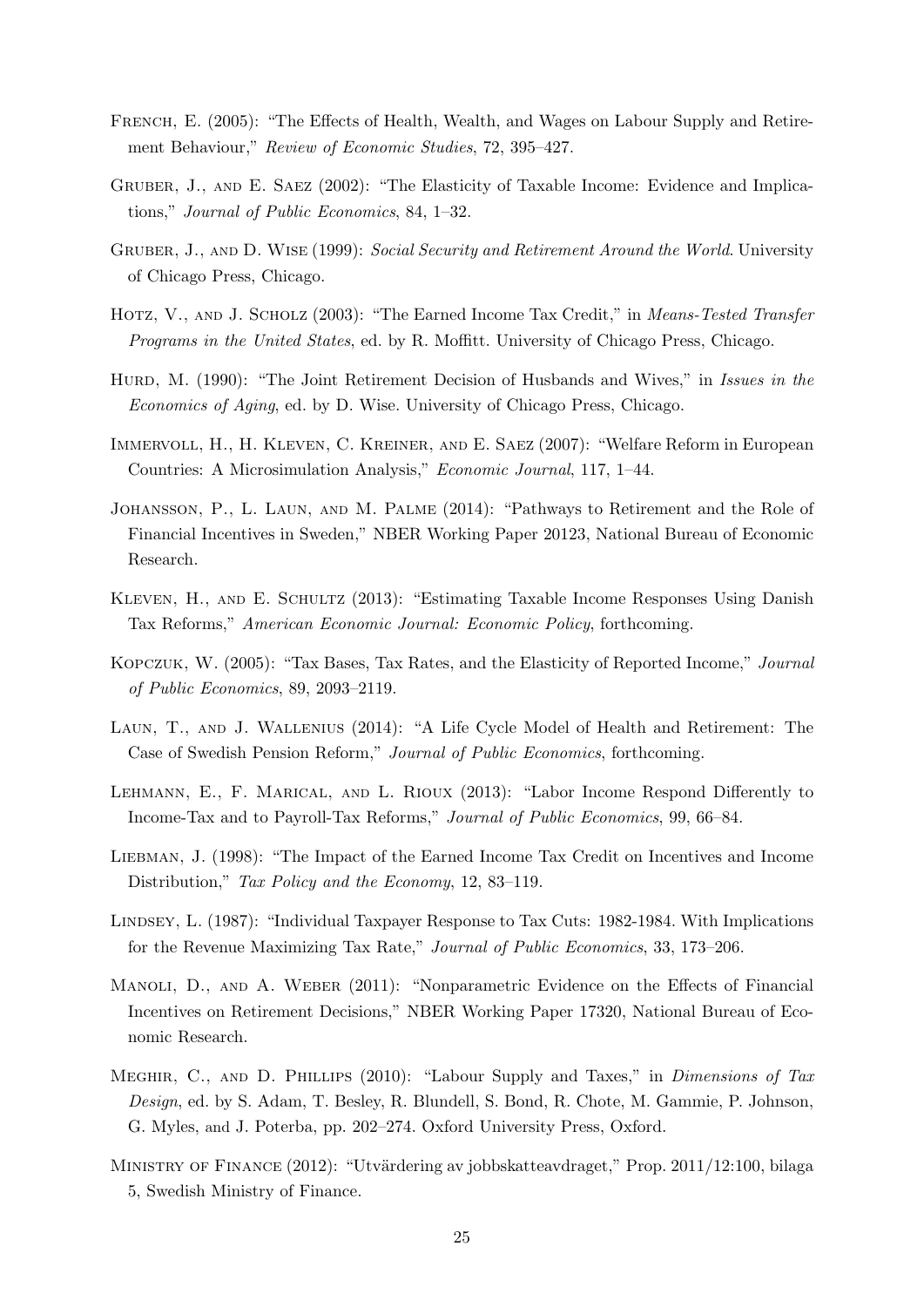- PIRTTILÄ, J., AND H. SELIN (2011): "Tax Policy and Employment: How Does the Swedish System Fare?," Working Paper 2011:2, Department of Economics, Uppsala University.
- Riksrevisionen (2009): "Jobbskatteavdraget," RiR 2009:20, Riksrevisionen.
- SACKLÉN, H. (2009): "Arbetsutbudseffekter av reformer på inkomstskatteområdet 2007–2009," Report, Swedish Ministry of Finance.
- Saez, E. (2002): "Optimal Income Transfer Programs: Intensive versus Extensive Labor Supply Responses," The Quarterly Journal of Economics, 117, 1039–1073.
- SAEZ, E., J. SLEMROD, AND S. GIERTZ (2012): "The Elasticity of Taxable Income with Respect to Marginal Tax Rates: A Critical Review," Journal of Economic Literature, 50, 3–50.
- SCHIRLE, T. (2008): "Why Have the Labor Force Participation Rates of Older Men Increased since the Mid-1990s?," Journal of Labor Economics, 26, 549–594.
- ZWEIMÜLLER, J., R. WINTER-EBMER, AND J. FALKINGER (1996): "Retirement of Spouses and Social Security Reform," European Economic Review, 40, 449–472.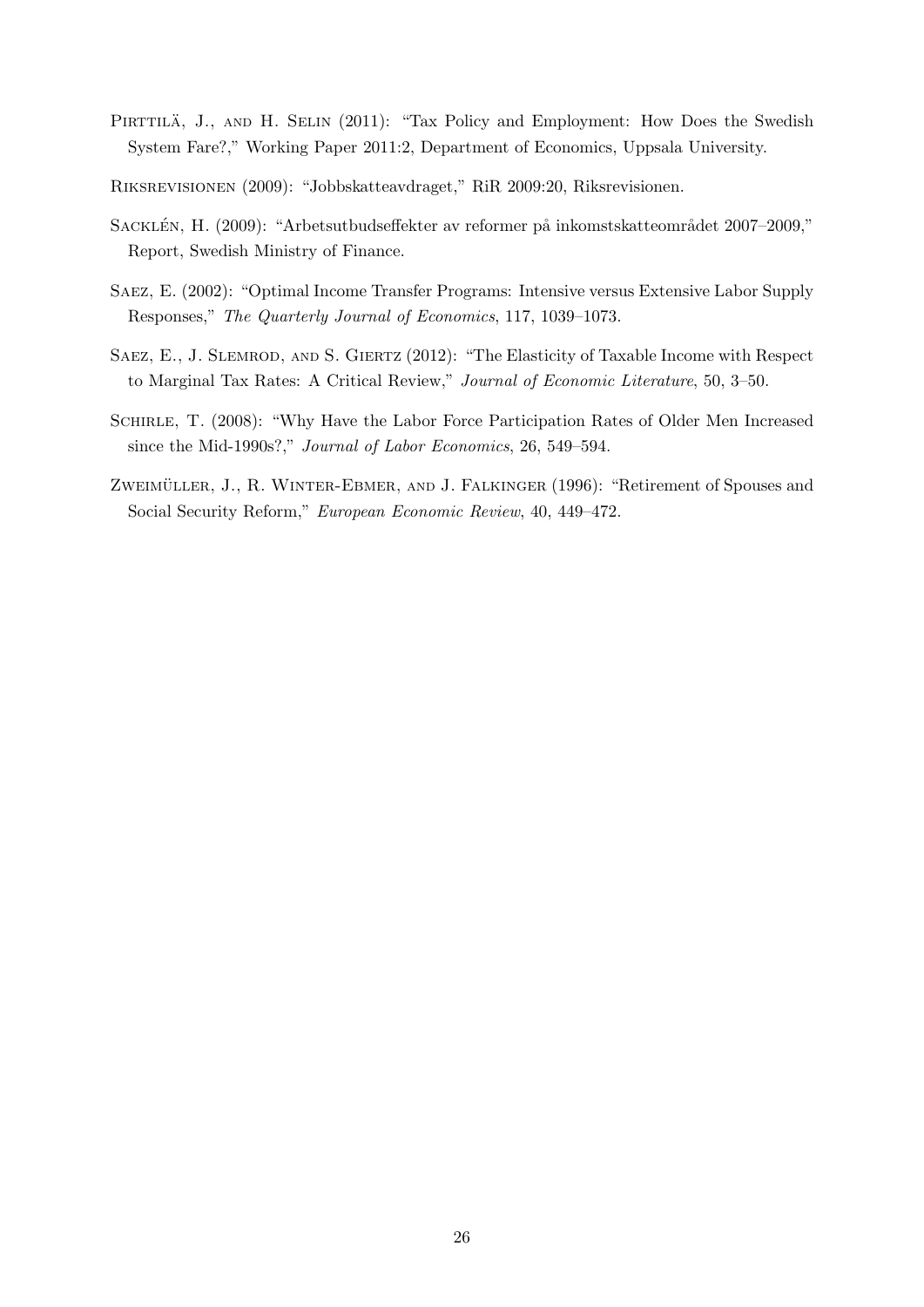## Appendix

## <span id="page-26-0"></span>A Tax Simulation Details

| Year | $20\%$ tax rate | 25 % tax rate |
|------|-----------------|---------------|
| 1997 |                 | 231,600       |
| 1998 |                 | 238,400       |
| 1999 | 245,000         | 389,500       |
| 2000 | 254,700         | 398,600       |
| 2001 | 271,500         | 411,100       |
| 2002 | 290,100         | 430,900       |
| 2003 | 301,000         | 447,200       |
| 2004 | 308,800         | 458,900       |
| 2005 | 313,000         | 465,200       |
| 2006 | 317,700         | 472,300       |
| 2007 | 328,600         | 488,600       |
| 2008 | 340,900         | 507,100       |
| 2009 | 380,200         | 538,800       |
| 2010 | 384,600         | 545,200       |

Table A-1: Central government income tax breakpoints, SEK, 1997– 2010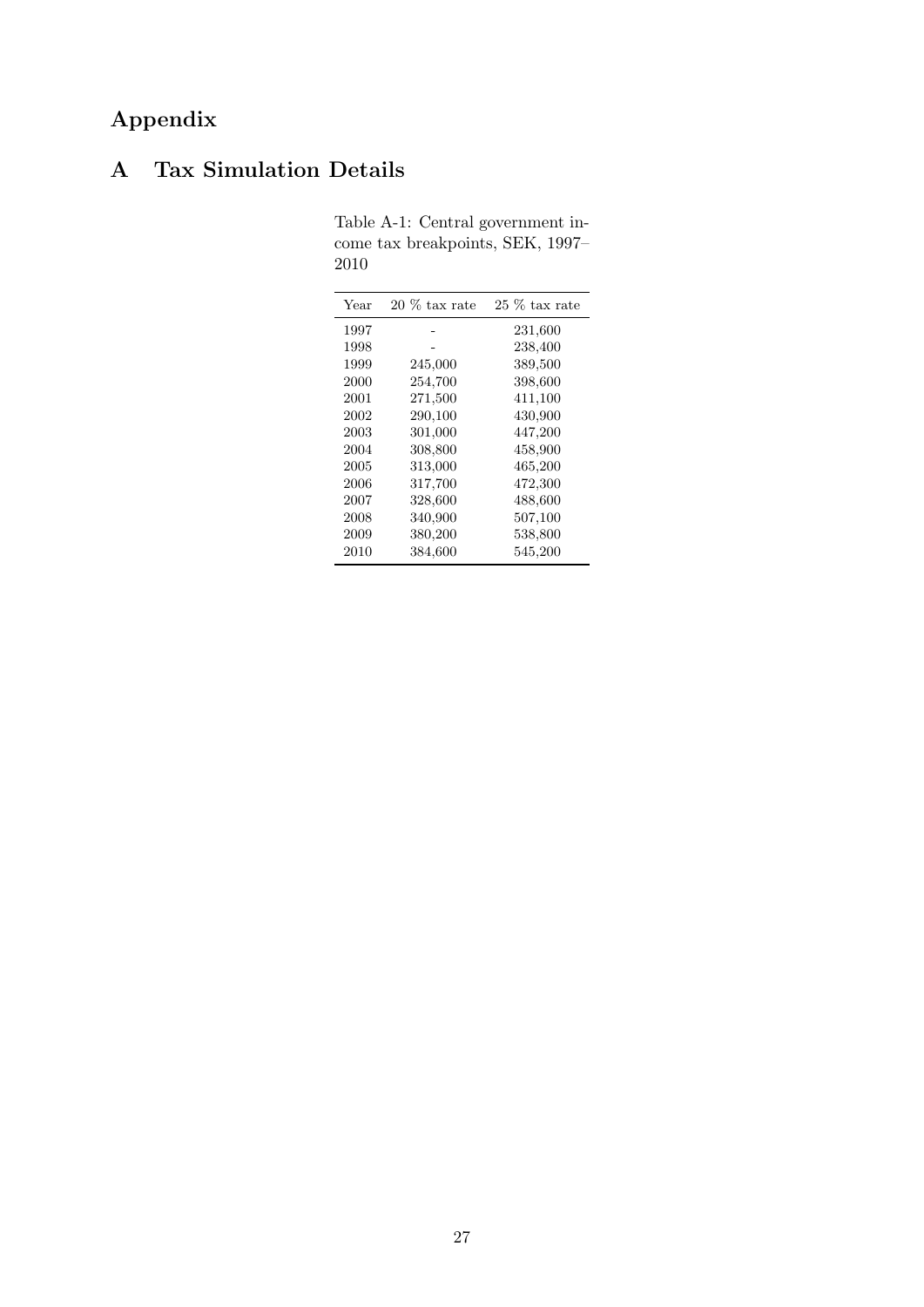| Income, pbb                                                                                                                    | Standard deduction, pbb                                                                                                                                                     |
|--------------------------------------------------------------------------------------------------------------------------------|-----------------------------------------------------------------------------------------------------------------------------------------------------------------------------|
| Year 1997-2000<br>$\leq 1.86$<br>$1.86 - 2.89$<br>$2.89 - 3.04$<br>$3.04 - 5.615$<br>>5.615                                    | 0.24<br>$0.24 + (z - 1.86) \times 0.25$<br>0.4975<br>$0.4975 - (z - 3.04) \times 0.1$<br>0.24                                                                               |
| Year 2001<br>$\leq 1.86$<br>$1.86 - 2.89$<br>$2.89 - 3.04$<br>$3.04 - 5.615$<br>> 5.615                                        | 0.27<br>$0.27 + (z - 1.86) \times 0.25$<br>0.5275<br>$0.5275 - (z - 3.04) \times 0.1$<br>0.27                                                                               |
| Year 2002<br>${}_{\leq 1.86}$<br>$1.86 - 2.89$<br>$2.89 - 3.04$<br>$3.04 - 3.66$<br>$3.66 - 5.615$<br>$5.615 - 6.41$<br>> 6.41 | 0.403<br>$0.403 + (z - 1.86) \times 0.25$<br>0.6605<br>$0.6605 - (z - 3.04) \times 0.1$<br>$0.5985 - (z - 3.66) \times 0.14$<br>$0.3248 - (z - 5.615) \times 0.04$<br>0.293 |
| Year 2003-2004<br>$\leq 1.49$<br>$1.49 - 2.72$<br>$2.72 - 3.10$<br>$3.10 - 6.87$<br>> 6.87                                     | 0.423<br>$0.423 + (z - 1.49) \times 0.2$<br>0.67<br>$0.67 - (z - 3.10) \times 0.1$<br>0.293                                                                                 |
| Year 2005<br>$\leq 1.185$<br>$1.185 - 2.72$<br>$2.72 - 3.11$<br>$3.11 - 7.48$<br>> 7.48                                        | 0.423<br>$0.423 + (z - 1.185) \times 0.2$<br>0.73<br>$0.73 - (z - 3.11) \times 0.1$<br>0.293                                                                                |
| Year 2006–2010<br>$\leq 0.99$<br>$0.99 - 2.72$<br>$2.72 - 3.11$<br>$3.11 - 7.88$<br>> 7.88                                     | 0.423<br>$0.423 + (z - 0.99) \times 0.2$<br>0.77<br>$0.77 - (z - 3.11) \times 0.1$<br>0.293                                                                                 |

Table A-2: Formula for the standard deduction, 1997–2010

pbb is the price base amount determined by the government each year and z is the posted labor income in price base amounts.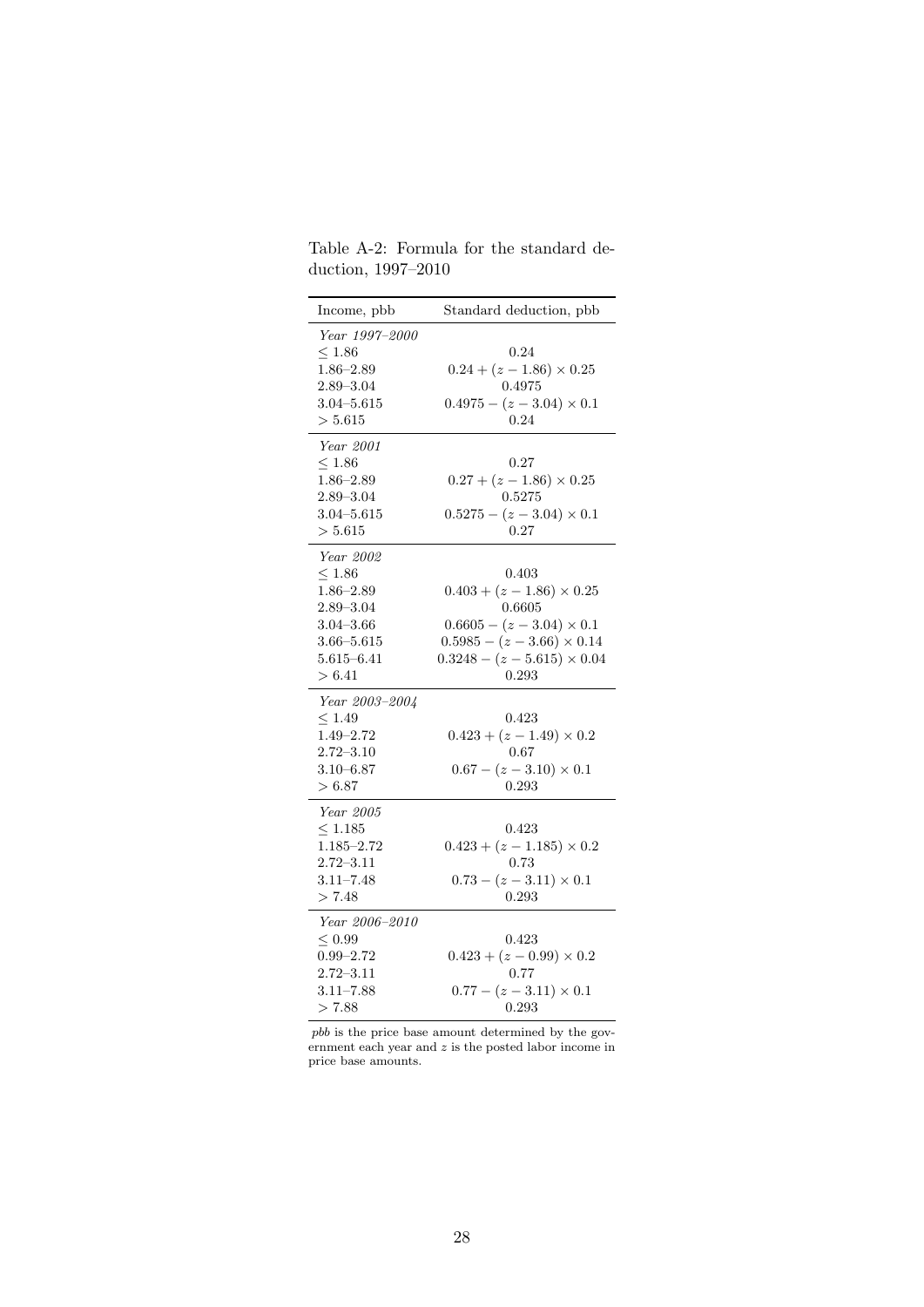| Income, pbb      | Standard deduction, pbb   |
|------------------|---------------------------|
| <i>Year</i> 2009 |                           |
| ${}_{\leq 0.99}$ | 0.425                     |
| $0.99 - 2.72$    | $0.623 - z \times 0.2$    |
| $2.72 - 2.94$    | 0.078                     |
| $2.94 - 3.11$    | $0.372 - z \times 0.1$    |
| $3.11 - 7.88$    | 0.061                     |
| 7.88-8.49        | $0.849 - z \times 0.1$    |
| > 8.49           | 0                         |
| <i>Year</i> 2010 |                           |
| ${}_{\leq 0.99}$ | 0.5094                    |
| $0.99 - 2.72$    | $0.7074 - z \times 0.2$   |
| $2.72 - 3.11$    | 0.1624                    |
| $3.11 - 3.9$     | $z \times 0.1 - 0.1486$   |
| $3.9 - 7.88$     | $0.2219 + z \times 0.005$ |
| 7.88–9.1568      | $1.0099 - z \times 0.095$ |
| > 9.1568         | 0.14                      |

Table A-3: Formula for the additional standard deduction above age 65, 2009–2010

pbb is the price base amount determined by the government each year and  $z$  is the posted labor income in price base amounts.

Table A-4: Formula for the earned income tax credit below age 65, 2007–2010

| Income, pbb      | Earned income tax credit, pbb                     |
|------------------|---------------------------------------------------|
| <i>Year</i> 2007 |                                                   |
| < 0.79           | $(z-sd)\times t$                                  |
| $0.79 - 2.72$    | $(0.79 + (z - 0.79) \times 0.2 - sd) \times t$    |
|                  |                                                   |
| > 2.72           | $(1.176 - sd) \times t$                           |
| Year 2008        |                                                   |
| ${}_{\leq 0.91}$ | $(z-sd) \times t$                                 |
| $0.91 - 2.72$    | $(0.91 + (z - 0.91) \times 0.2 - sd) \times t$    |
| $2.72 - 7$       | $(1.272 + (z - 2.72) \times 0.033 - sd) \times t$ |
| > 7              | $(1.413 - sd) \times t$                           |
|                  |                                                   |
| Year 2009        |                                                   |
| < 0.91           | $(z-sd) \times t$                                 |
| $0.91 - 2.72$    | $(0.91 + (z - 0.91) \times 0.25 - sd) \times t$   |
| $2.72 - 7$       | $(1.363 + (z - 2.72) \times 0.065 - sd) \times t$ |
| > 7              | $(1.642 - sd) \times t$                           |
| Year 2010        |                                                   |
| < 0.91           | $(z-sd)\times t$                                  |
| $0.91 - 2.72$    | $(0.91 + (z - 0.91) \times 0.304 - sd) \times t$  |
| $2.72 - 7$       | $(1.461 + (z - 2.72) \times 0.095 - sd) \times t$ |
| > 7              | $(1.868 - sd) \times t$                           |
|                  |                                                   |

pbb is the price base amount determined by the government each year,  $z$  is the posted labor income in price base amounts,  $sd$  is the standard deduction in price base amounts and  $t$  is the local government tax rate.